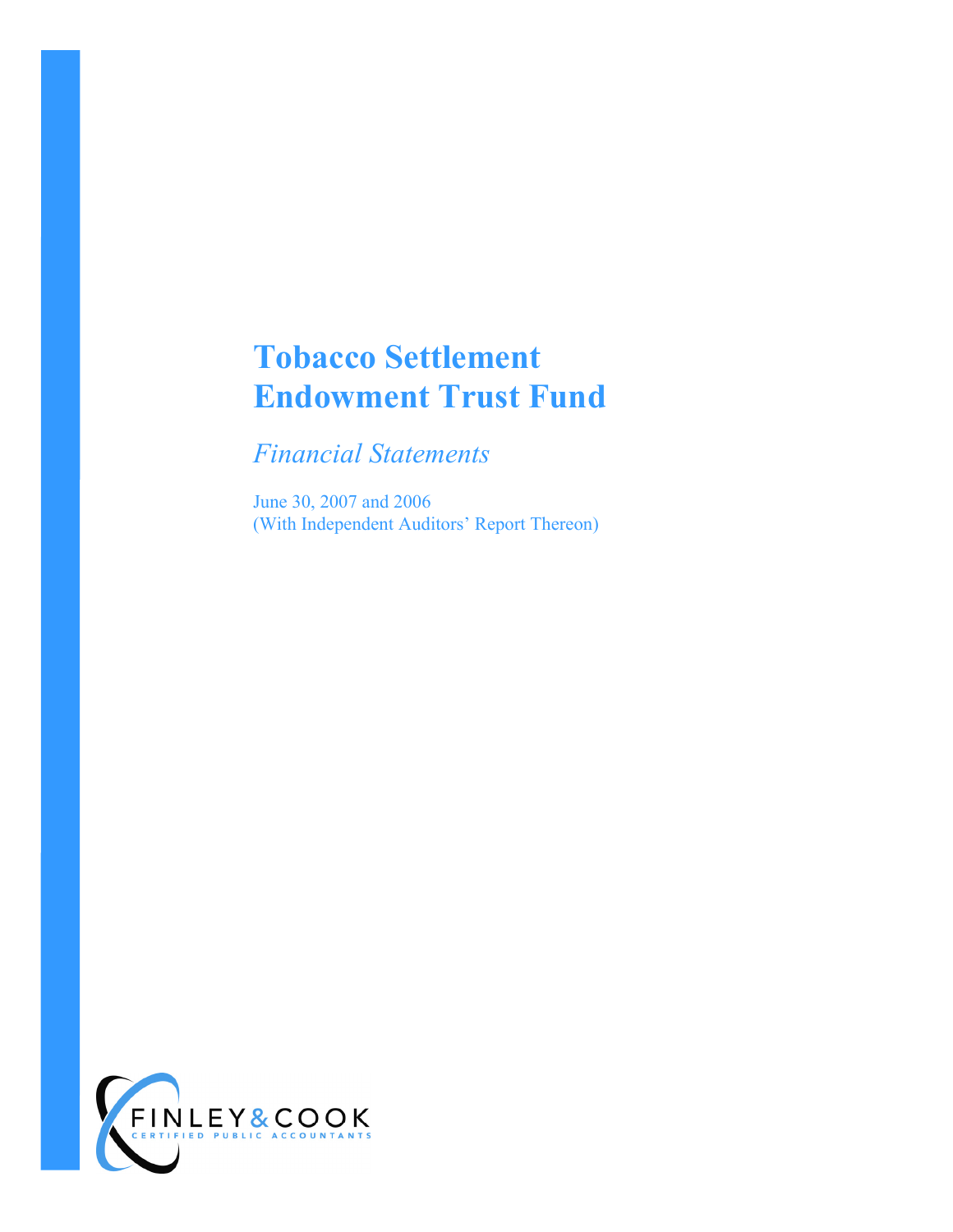# **FINANCIAL STATEMENTS**

*Table of Contents* 

|                                                                                                                                                      | $I-1$ |
|------------------------------------------------------------------------------------------------------------------------------------------------------|-------|
| <b>Financial Statements</b>                                                                                                                          |       |
|                                                                                                                                                      | 3     |
|                                                                                                                                                      | 4     |
|                                                                                                                                                      | 5     |
| Reconciliation of the Balance Sheets—Permanent Fund to                                                                                               | 6     |
| Statements of Revenues, Expenditures, and                                                                                                            | 7     |
| Reconciliation of the Statements of Revenues, Expenditures, and                                                                                      |       |
| Changes in Fund Balances—Permanent Fund to                                                                                                           | 8     |
|                                                                                                                                                      | 9     |
| Report on Internal Control Over Financial Reporting and<br>on Compliance and Other Matters Based on<br>an Audit of Financial Statements Performed in |       |
|                                                                                                                                                      | 24    |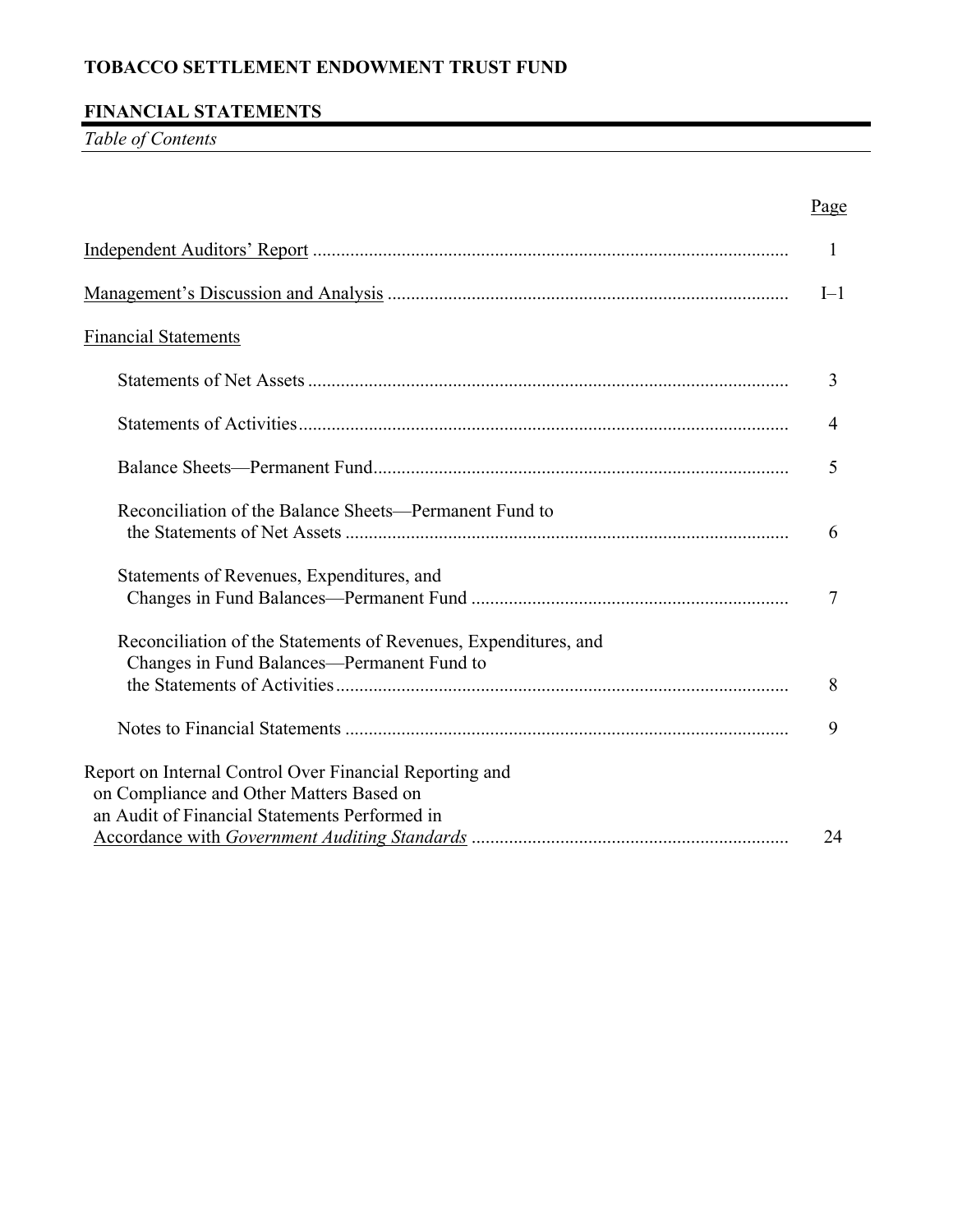

#### **INDEPENDENT AUDITORS' REPORT**

Board of Directors and Board of Investors Tobacco Settlement Endowment Trust Fund

We have audited the accompanying financial statements of the governmental activities and permanent fund of the Tobacco Settlement Endowment Trust Fund (the "Fund"), as of and for the years ended June 30, 2007 and 2006, which collectively comprise the Fund's basic financial statements as listed in the table of contents. The Fund is a part of the reporting entity of the State of Oklahoma. These financial statements are the responsibility of the Fund's management. Our responsibility is to express opinions on these financial statements based on our audits.

We conducted our audits in accordance with auditing standards generally accepted in the United States and the standards applicable to financial audits contained in *Government Auditing Standards*, issued by the Comptroller General of the United States. Those standards require that we plan and perform the audit to obtain reasonable assurance about whether the financial statements are free of material misstatement. An audit includes examining, on a test basis, evidence supporting the amounts and disclosures in the financial statements. An audit also includes assessing the accounting principles used and significant estimates made by management, as well as evaluating the overall financial statement presentation. We believe that our audits provide a reasonable basis for our opinions.

As discussed in Note 1, the financial statements of the Fund, a permanent fund of the State of Oklahoma, are intended to present the financial position and changes in financial position of only that portion of the governmental activities and governmental funds of the State of Oklahoma that are attributable to the transactions of the Fund. They do not purport to, and do not, present fairly the financial position of the State of Oklahoma as of June 30, 2007 and 2006, and the changes in the State of Oklahoma's financial position for the years then ended in conformity with accounting principles generally accepted in the United States.

In our opinion, the financial statements referred to above present fairly, in all material respects, the financial position of the governmental activities and permanent fund of the Fund as of June 30, 2007 and 2006, and the respective changes in financial position thereof for the years then ended in conformity with accounting principles generally accepted in the United States.

(Continued)

- 1 -

601 N. Broadway P.O. Drawer 1447 Shawnee, OK 74802-1447 P: 405.275.1650 www.finley-cook.com F: 405.273.2691 "a professional limited liability company"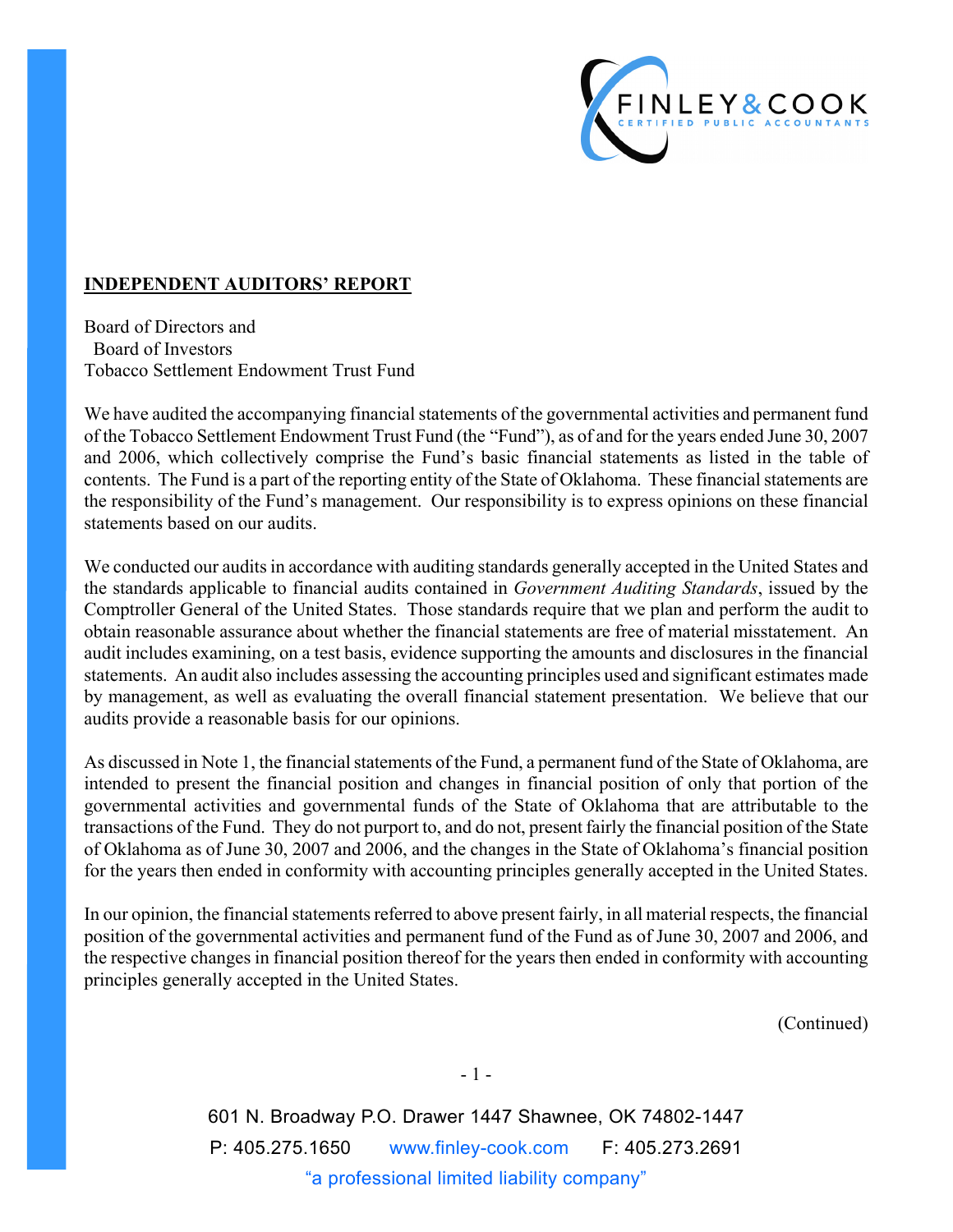# **INDEPENDENT AUDITORS' REPORT, CONTINUED**

Our audit was made for the purpose of forming opinions on the financial statements taken as a whole. The required supplementary information contained in the Management's Discussion and Analysis is not a required part of the financial statements but is supplementary information required by the Governmental Accounting Standards Board. We have applied certain limited procedures, which consisted primarily of inquiries of management regarding the methods of measurement and presentation of the supplementary information. However, we did not audit the information and do not express an opinion on it.

In accordance with *Government Auditing Standards*, we have also issued a report dated September 21, 2007, on our consideration of the Fund's internal control over financial reporting and on our tests of its compliance with certain provisions of laws, regulations, contracts, and grant agreements and other matters. The purpose of that report is to describe the scope of our testing of internal control over financial reporting and compliance and the results of that testing, and not to provide an opinion on the internal control over financial reporting or on compliance. That report is an integral part of an audit performed in accordance with *Government Auditing Standards* and should be considered in assessing the results of our audit.

Shawnee, Oklahoma September 21, 2007

Finley + Cook, PLLC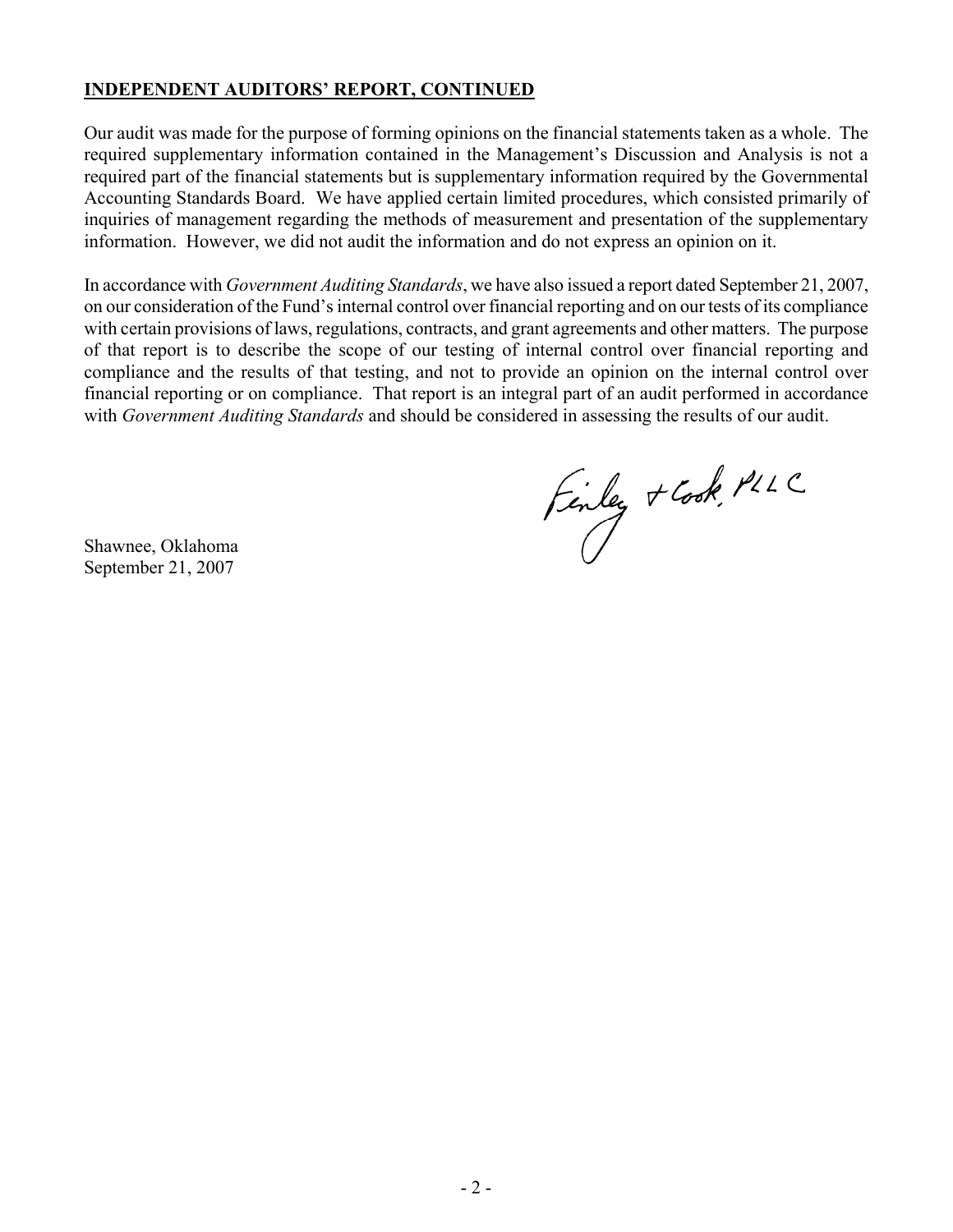# **MANAGEMENT'S DISCUSSION AND ANALYSIS (MD&A)**

# **June 30, 2007 and 2006**

The Management's Discussion and Analysis (MD&A) of the Tobacco Settlement Endowment Trust Fund (the "Fund") provides an overview and overall review of the Fund's financial activities for the fiscal years ended June 30, 2007 and 2006. The intent of the MD&A is to look at the Fund's financial performance as a whole. It should, therefore, be read in conjunction with the Fund's financial statements and the notes thereto.

The Fund was established pursuant to the Constitution of the State of Oklahoma. The Fund's principal was established with funds received by the State of Oklahoma (the "State") on or after July 1, 2001, pursuant to any settlement with or judgment against any tobacco companies. The principal funds are invested and the dividends and interest, less fees to manage the Fund, may be expended for operations, tobacco prevention, and cessation programs, research and treatment efforts in Oklahoma to prevent and combat cancer and other tobacco-related diseases, and programs to maintain or improve the health of Oklahomans or to enhance health care services provided to Oklahomans with a particular emphasis on children and senior adults.

A Board of Investors was created to manage the investment of the Fund and to annually certify the earnings that are available for program expenditures. A Board of Directors was created to oversee Fund operating and program expenditures.

#### **USING THIS ANNUAL REPORT**

The basic financial statements presented in the annual report include both government-wide and fund financial statements.

*Government-Wide Statements:* Government-wide statements include statements of net assets and statements of activities. These statements display information about the Fund as a whole. The governmentwide financial statements of the Fund are presented on a full accrual economic resource basis, which includes all assets and liabilities whether current or non-current. These statements provide both short-term and long-term information about the Fund's overall financial status.

*Fund Statements:* The fund financial statements include the governmental fund's balance sheets and statements of revenues, expenditures, and changes in fund balance. In the fund financial statements, the revenues and expenditures of the Fund are presented using the current financial resources measurement focus and the modified accrual basis of accounting. Under these accounting methods, revenues and assets are recognized when they become both measurable and available, and expenditures and liabilities are recognized when obligations are incurred as a result of the receipt of goods or services.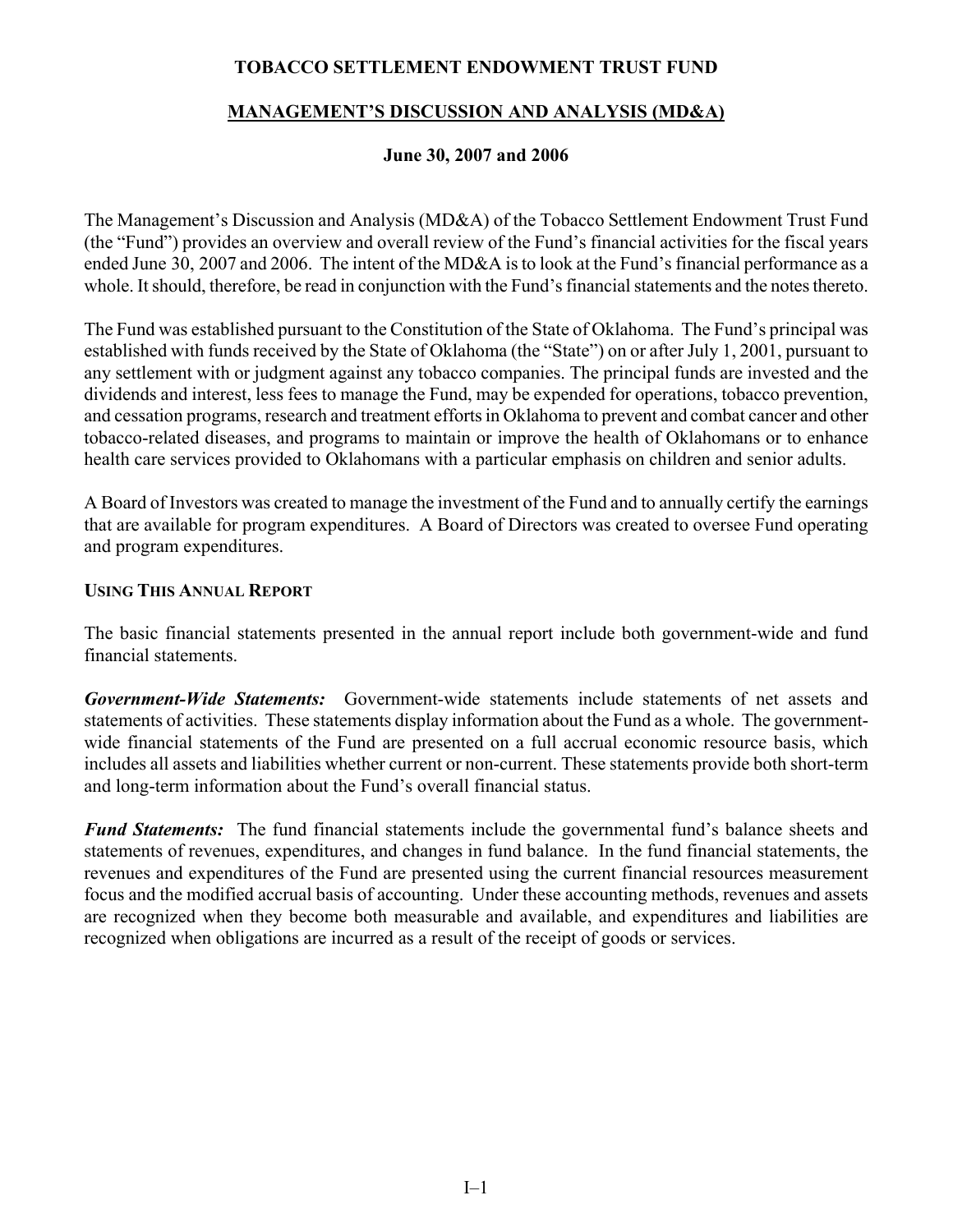#### **MANAGEMENT'S DISCUSSION AND ANALYSIS (MD&A), CONTINUED**

#### **June 30, 2007 and 2006**

#### **FINANCIAL HIGHLIGHTS**

#### **Statements of Net Assets**

The statements of net assets provide an indication of the Fund's financial condition at the end of the 2007 and 2006 fiscal years; the statements report all assets and liabilities using the accrual basis of accounting.

> **Tobacco Settlement Endowment Trust Fund Statements of Net Assets**

| <b>Assets</b>                      | 2007             | 2006        |
|------------------------------------|------------------|-------------|
|                                    |                  |             |
| Current assets                     | \$<br>84,230,959 | 64,060,896  |
| Investments, at fair value         | 368,883,597      | 266,618,097 |
| Capital assets                     | 29,137           | 25,596      |
| Total assets                       | 453,143,693      | 330,704,589 |
| <b>Liabilities</b>                 |                  |             |
| <b>Current liabilities</b>         | 12,170,441       | 2,906,150   |
| Liability under securities lending | 64,673,908       | 30,367,838  |
| Noncurrent liabilities             | 17,657           | 18,479      |
| Total liabilities                  | 76,862,006       | 33,292,467  |
| <b>Net Assets</b>                  |                  |             |
| Invested in capital assets         | 29,137           | 25,596      |
| Restricted for investment          | 363,275,447      | 287,701,209 |
| Unrestricted                       | 12,977,103       | 9,685,317   |
| Total net assets                   | 376,281,687      | 297,412,122 |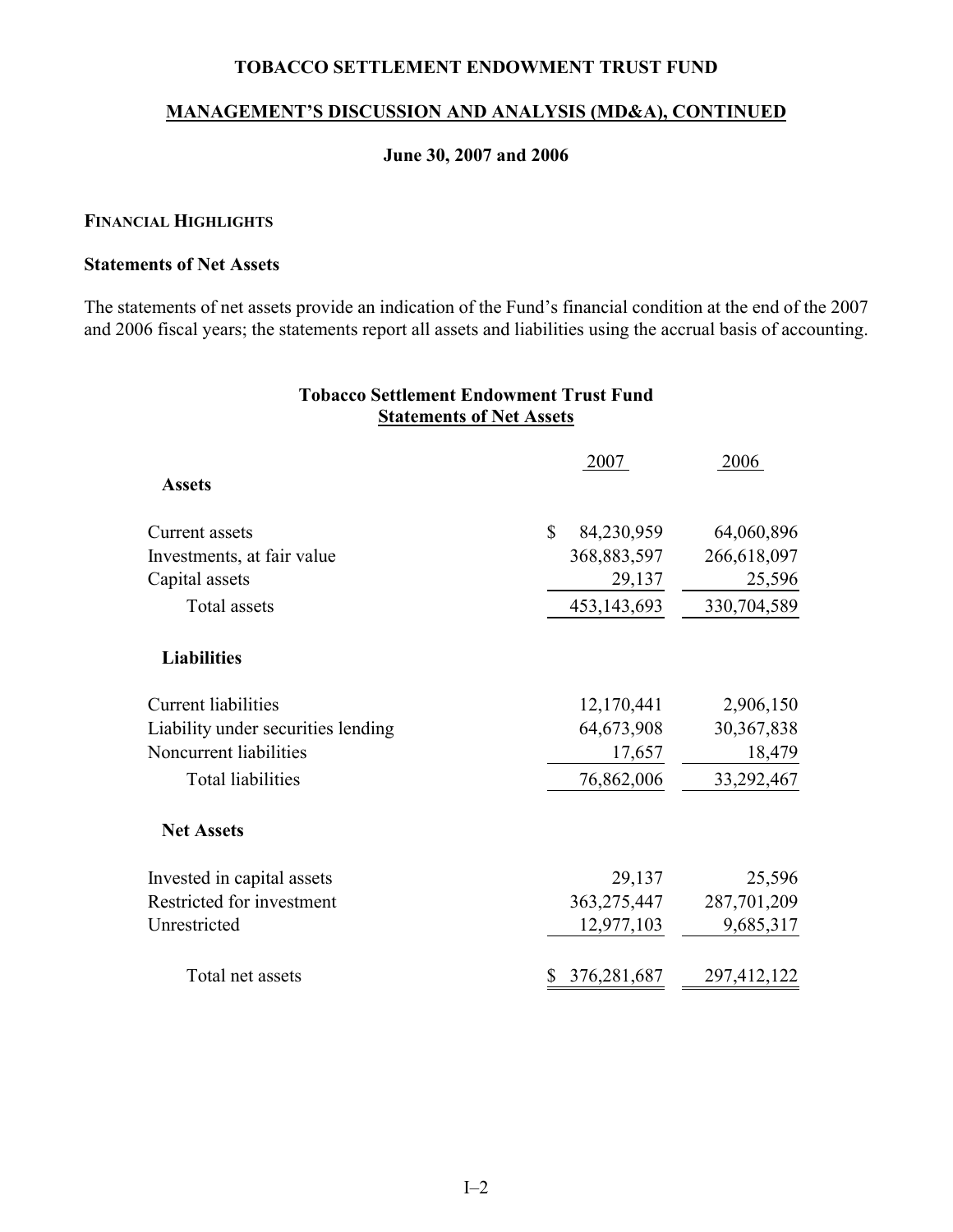#### **MANAGEMENT'S DISCUSSION AND ANALYSIS (MD&A), CONTINUED**

#### **June 30, 2007 and 2006**

#### **FINANCIAL HIGHLIGHTS, CONTINUED**

#### **Statements of Net Assets, Continued**

The Fund's total net assets increased \$78.9 million during the year, as the Fund invested an additional \$47.6 million in settlement receipts, recognized an additional \$38.4 million as net investment income, and expended \$8.3 million on programs and operations. Total investments increased from \$266.6 million at the beginning of the year to \$368.9 million as of year-end, as the Board of Investors invested cash and cash equivalents held at the beginning of the year and additional settlement receipts were deposited during the year. The Fund recognized \$28 million from the net appreciation of the fair value of the portfolio and earned \$10.4 million in interest and dividends, net of investment management fees which were certified by the Board of Investors for FY2008 funding. The Fund's investment policy establishes investment goals and objectives and provides specific investment guidelines for investment managers, including a prohibition from investing in securities issued by companies engaged in the manufacture of tobacco products.

Cash balances also include restricted cash in excess of \$64 million which represents cash collateral presented to the fund by security borrowers through the Board's securities lending effort. Use of this cash is restricted unless the borrowers were to default in the return of the securities borrowed.

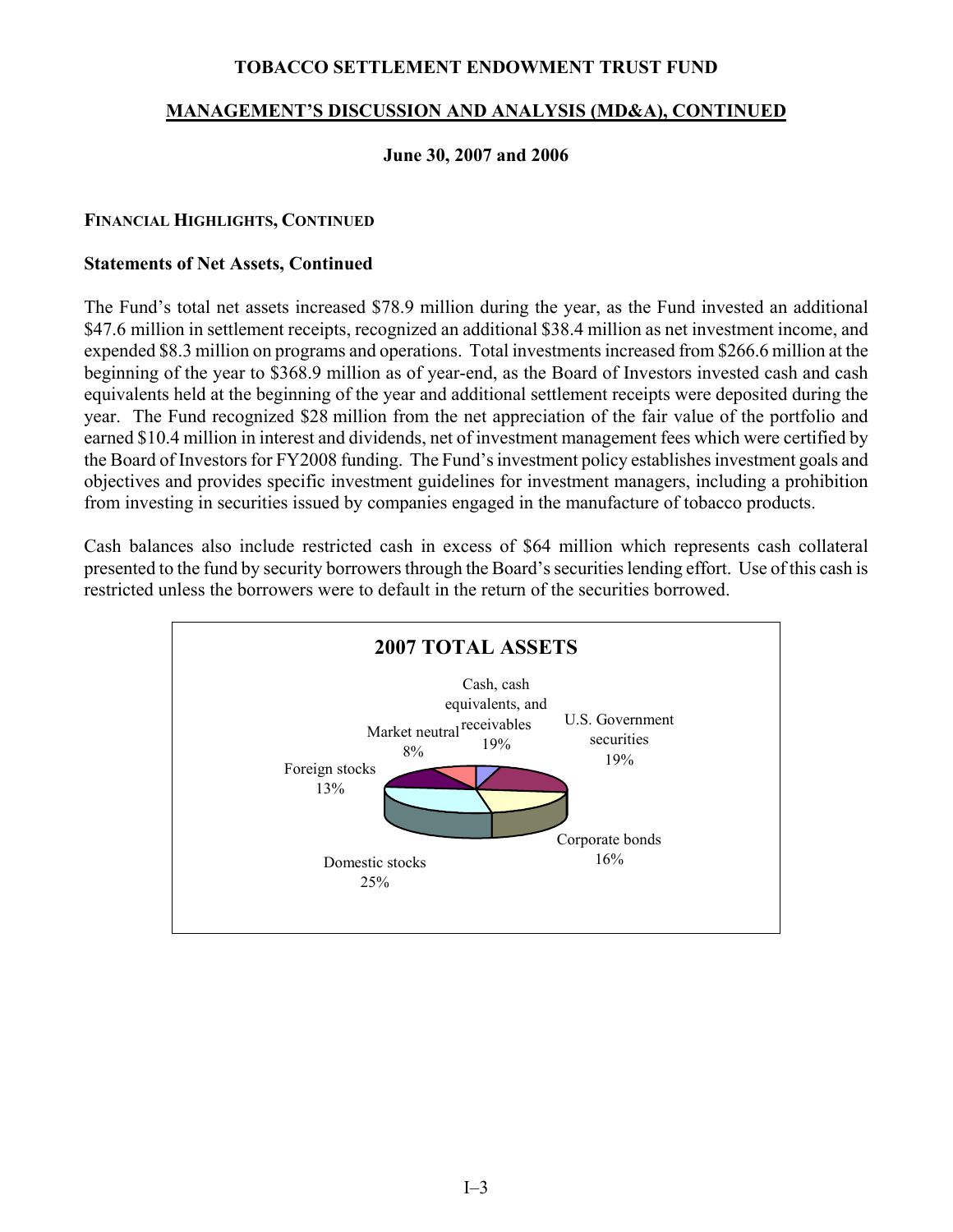## **MANAGEMENT'S DISCUSSION AND ANALYSIS (MD&A), CONTINUED**

#### **June 30, 2007 and 2006**

#### **FINANCIAL HIGHLIGHTS, CONTINUED**

#### **Statements of Net Assets, Continued**

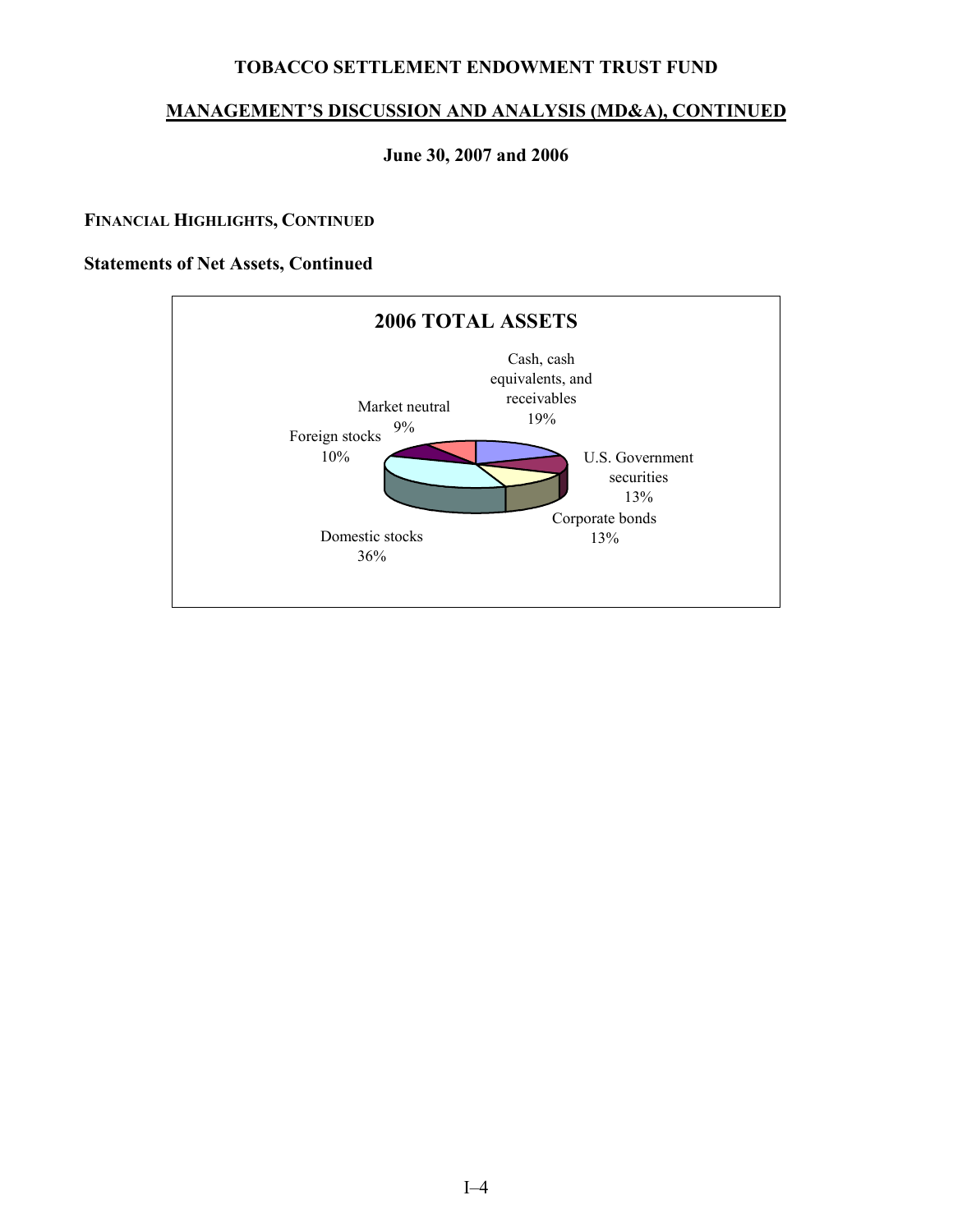# **MANAGEMENT'S DISCUSSION AND ANALYSIS (MD&A), CONTINUED**

#### **June 30, 2007 and 2006**

#### **FINANCIAL HIGHLIGHTS, CONTINUED**

## **Statements of Activities—Income and Expenses**

The statements of activities report all of the income and expenses during the time periods indicated.

|                                               | 2007              | 2006          |
|-----------------------------------------------|-------------------|---------------|
| <b>Investment income:</b>                     |                   |               |
| Interest and dividend income                  | \$<br>11,959,491  | 8,461,166     |
| Securities lending income                     | 55,298            | 8,412         |
| Net appreciation in fair value of investments | 27,993,559        | 7,737,441     |
| Total investment income                       | 40,008,348        | 16,207,019    |
| Investment expenses                           | (1,656,271)       | (1,617,784)   |
| Net investment income                         | 38,352,077        | 14,589,235    |
| Other income:                                 |                   |               |
| Contract income                               | 1,250,000         | 1,250,000     |
| Miscellaneous income                          | 670               |               |
| Total other income                            | 1,250,670         | 1,250,000     |
| <b>Expenses:</b>                              |                   |               |
| Program                                       | 7,836,614         | 5,775,871     |
| Operating                                     | 484,989           | 487,652       |
| Total expenses                                | 8,321,603         | 6,263,523     |
| Increase in net assets before                 |                   |               |
| settlement receipts                           | 31,281,144        | 9,575,712     |
| Contribution to fund principal:               |                   |               |
| Settlement receipts                           | 47,588,421        | 42, 434, 293  |
| Increase in net assets                        | 78,869,565        | 52,010,005    |
| Net assets, beginning of year                 | 297,412,122       | 245, 402, 117 |
| Net assets, end of year                       | \$<br>376,281,687 | 297,412,122   |

## **Tobacco Settlement Endowment Trust Fund Statements of Activities**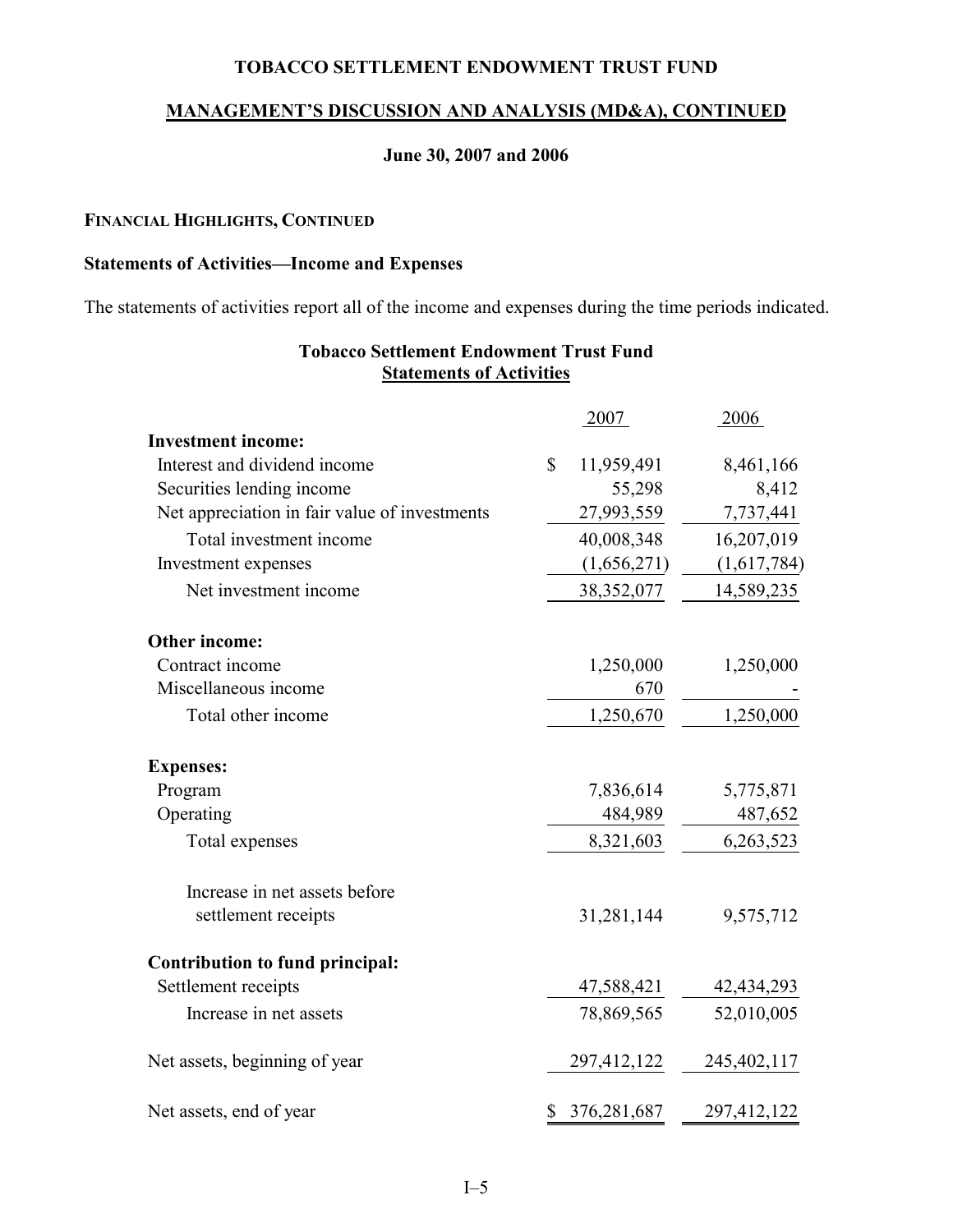# **MANAGEMENT'S DISCUSSION AND ANALYSIS (MD&A), CONTINUED**

## **June 30, 2007 and 2006**

#### **FINANCIAL HIGHLIGHTS, CONTINUED**

#### **Statements of Activities—Income and Expenses, Continued**

Revenues continue to be dominated by settlement receipts which are restricted for investment purposes. During the fiscal years ended June 30, 2007 and 2006, 75% and 70%, respectively, of settlement receipts paid to the State were deposited by the State into the Fund. The percentage of the State's settlement receipts to be received by the Fund has increased by 5% annually until it reached 75% during the fiscal year ending June 30, 2007, where it remains thereafter. As reflected below, settlement receipts deposited by the Fund increased by \$5,154,128 from 2006.



There are no guarantees regarding the State's continued receipt of funds in the settlement of claims against the tobacco companies. The amount received by the State can be attributed to several factors. An independent auditor calculates and determines the amount of all payments based in part on the market share of tobacco consumption.

Previous studies of tobacco consumption reported by the National Association of Attorneys General showed a continued long-term decline in cigarette sales in the United States since the state Attorneys General negotiated the Tobacco Master Settlement Agreement in 1998. A downward trend in consumption was reported through 2005. The Centers for Disease Control and Prevention states that recent research indicates that the more spent on comprehensive tobacco control programs, the greater the reduction in smoking. However, recent surveys indicate that the rate of decline may have stalled in youth and adults, due in large part to the fact that only three states are funding tobacco prevention programs at the minimum levels recommended by the CDC. In FY2007, funding for Oklahoma's tobacco prevention programs was just over half the minimum amount recommended by the CDC.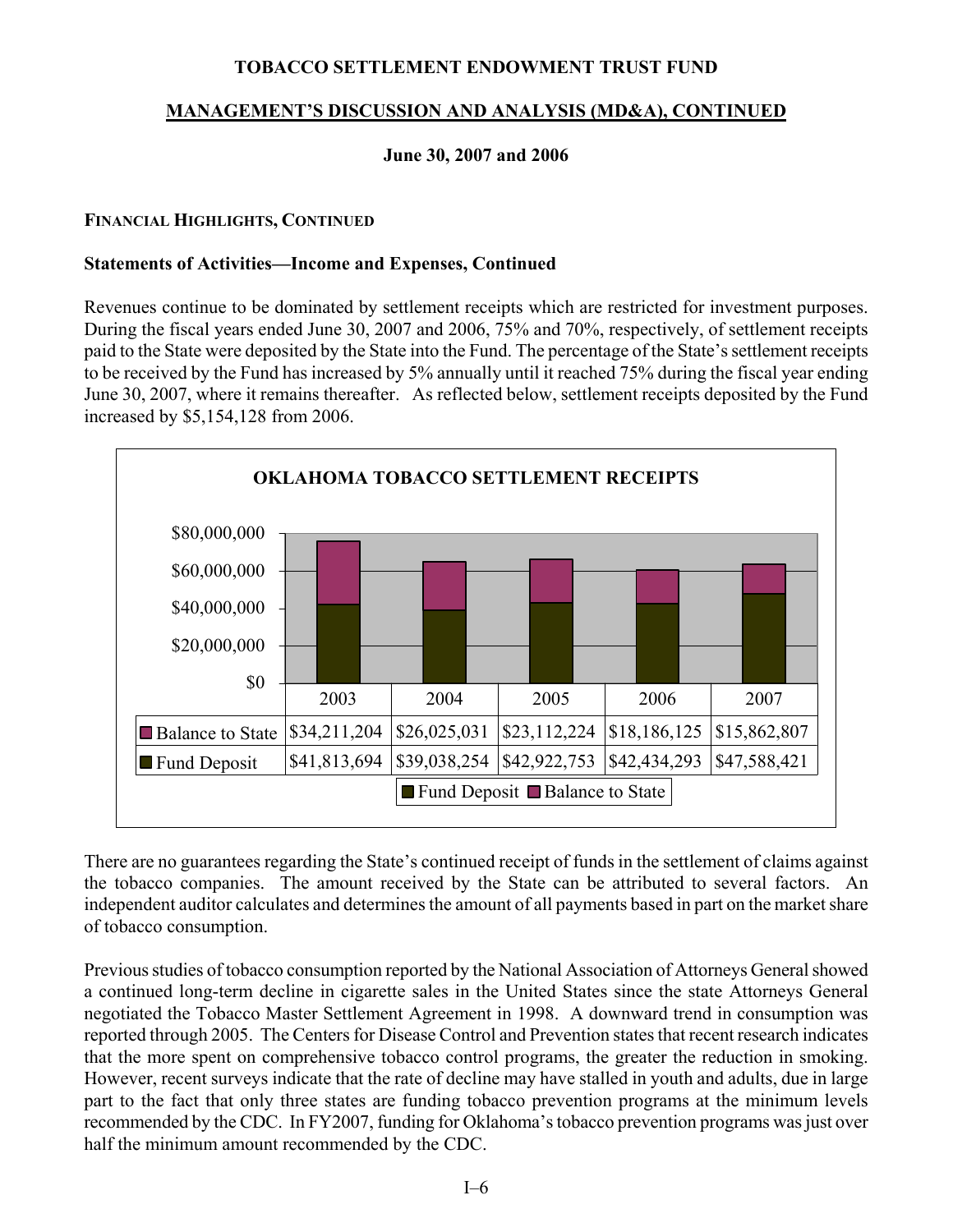#### **MANAGEMENT'S DISCUSSION AND ANALYSIS (MD&A), CONTINUED**

#### **June 30, 2007 and 2006**

#### **FINANCIAL HIGHLIGHTS, CONTINUED**

#### **Statements of Activities—Income and Expenses, Continued**

Since 1998, increasing numbers of new tobacco manufacturers, not participating in the Master Settlement Agreement, have entered the market. These new tobacco manufacturers impact the market share of the participating manufacturers and this, in turn, reduces the amount of the settlement payments to the states. As shown below, a significant amount of the payment from the April 15, 2007, calculation was not received by the settling states and has been deposited in disputed accounts.

|                                               |                  | $FY-2007$     |              |               |             | $FY-2006$     |               |               |
|-----------------------------------------------|------------------|---------------|--------------|---------------|-------------|---------------|---------------|---------------|
|                                               | Final            |               | Deposit to   |               | Final       |               | Deposit to    |               |
|                                               | Calculation      | $\frac{0}{0}$ | Trust $-75%$ | $\frac{0}{0}$ | Calculation | $\frac{0}{0}$ | Trust— $70\%$ | $\frac{0}{0}$ |
| Independent<br>Auditor's<br>Oklahoma<br>Final |                  |               |              |               |             |               |               |               |
| Calculation                                   | 69,930,243<br>S. | $100.0\%$     | 52,447,682   | 100.0%        | 68,058,917  | 100.0%        | 47,641,242    | 100.0%        |
| Received                                      | 63,451,228       | 90.7%         | 47,588,421   | 90.7%         | 60,620,418  | 89.1%         | 42,434,293    | 89.1%         |
| Amount Not<br>Received                        | 6,479,015        | $9.3\%$       | 4,859,261    | $9.3\%$       | 7,438,499   | $10.9\%$      | 5,206,949     | $10.9\%$      |

A participating manufacturer who disputes the final calculation may pay the disputed amount into the disputed payments accounts to avoid any accrual of interest until the issue is resolved. Noted disputes during the FY2007 calculation include various computation interpretations and completeness or accuracy of data; however, significant disputes involve the application of the non-participating manufacturer adjustment in 2003 and 2004. Subsequent disputes are anticipated for the 2005, 2006, and probably the 2007 calculation. These participating manufacturers maintain that they are entitled to withhold, whether by means of offset or otherwise, from their 2007 payment or to place in the disputed payments account the amount attributable to the nonparticipating manufacturers adjustment for the year disputed. The settling states do not agree with this position and litigation is pending in this matter.

As settlement receipts were deposited and invested and the portfolio was diversified during the fiscal year ended June 30, 2007, net investment income increased by \$23.8 million over the \$14.6 million recognized during the 2006 fiscal year. Interest and dividend income increased \$3.5 million while the net appreciation of investment in the Funds' portfolio increased \$20.3 million. Fees paid to investment managers, consultants, and custodians increased \$38.5 thousand.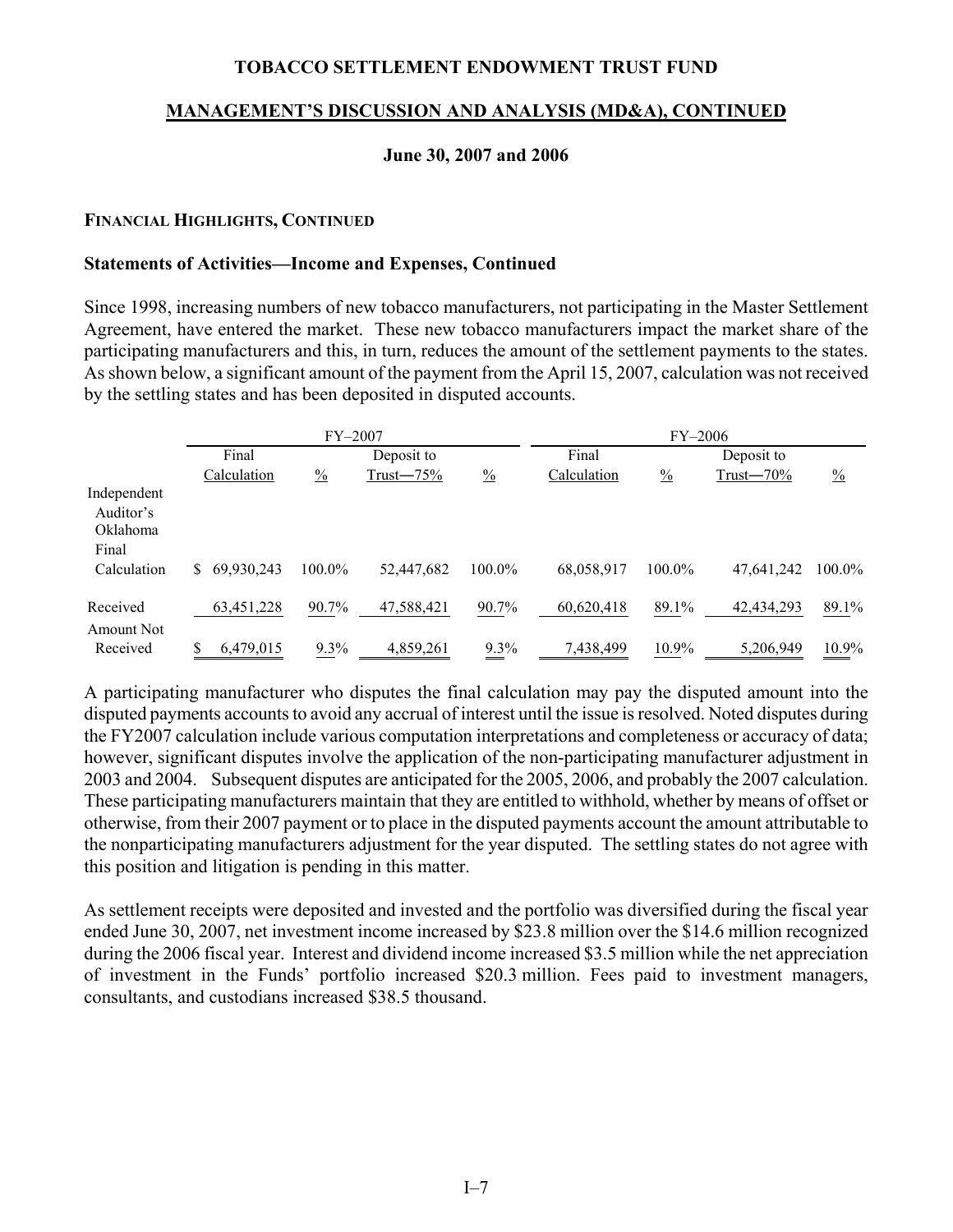# **MANAGEMENT'S DISCUSSION AND ANALYSIS (MD&A), CONTINUED**

#### **June 30, 2007 and 2006**

#### **FINANCIAL HIGHLIGHTS, CONTINUED**

#### **Statements of Activities—Income and Expenses, Continued**

As previously noted, the Fund's principal is restricted for investment purposes only. The dividend and interest income earned, less the fees spent to manage the Fund, may be expended for operations, tobacco use prevention and cessation programs, research and treatment efforts in Oklahoma to prevent and combat cancer and other tobacco-related diseases, and other programs to maintain or improve the health of Oklahomans with a particular emphasis on children and senior adults. The Board of Directors has adopted a strategic plan to maximize the impact of the limited earnings available in the early years by focusing on reducing tobacco use in Oklahoma.

During the fiscal year ended June 30, 2007, the Board of Directors increased program funding by more than \$2 million. Additional funding was provided to meet the growing demand for the Oklahoma Tobacco Helpline, a toll-free statewide phone line, 1-800-QUIT-NOW, to meet the growing demand for telephonebased tobacco cessation counseling. The Board of Directors continued to fund a youth prevention countermarketing campaign. FY2007 campaigns included ads to educate youth on the hazardous ingredients contained in tobacco products and the harmful effects of secondhand smoke.

During 2007, the Board of Directors also increased funding for 16 comprehensive community-based programs across the state of Oklahoma to implement programs to prevent initiation to tobacco products among youth, to promote quitting among youth and adults, to reduce exposure to secondhand smoke, and to reduce tobacco-related health disparities. These 16 grantees provide services in 25 counties and three tribal nations.

A new grant program, "Addressing Tobacco in Specific Populations," was initiated in FY2007. Four grantees were awarded funding to plan and implement programs to reduce and prevent tobacco use among the low socioeconomic status, deaf and hard of hearing, college-age, and rural youth populations.

In FY2007, the Board of Directors continued an agreement with the Oklahoma State Department of Health to provide additional funding to meet the increasing demand for the statewide telephone-based Oklahoma Tobacco Helpline. According to the terms of the contract, OSDH agrees to pay the Board of Directors at the beginning of the contract period up to 31 days of estimated Helpline costs, and reimburse additional Helpline expenses paid out of the beginning deposit throughout the year. Total revenue from this contract was \$1,250,000 for 2007 and 2006. Adjustments to the cash balance are requested by the Board of Directors through pro forma invoices monthly. These funds are restricted for the purpose of the Helpline.

During the fiscal years ended June 30, 2006 and 2007, operating expenses decreased by \$2,663 from \$487,652 to \$484,989. Personnel, accounting, and other office-related operating expenses initiated during the 2006 fiscal year were incurred for a full 12-month period during the fiscal year ended June 30, 2007. Effective July 1, 2006, the Office of the State Treasurer requested, and both Boards approved, that \$114,000 be provided to the State Treasurer as funding for staff support to the Board of Investors for FY2007. Operating expenses includes salaries, travel, and other operating expenses of the Board of Directors and the Board of Investors. During 2007, the maximum amount allowed for operating expenses was changed from \$500,000 to 15% of certified earnings in any fiscal year.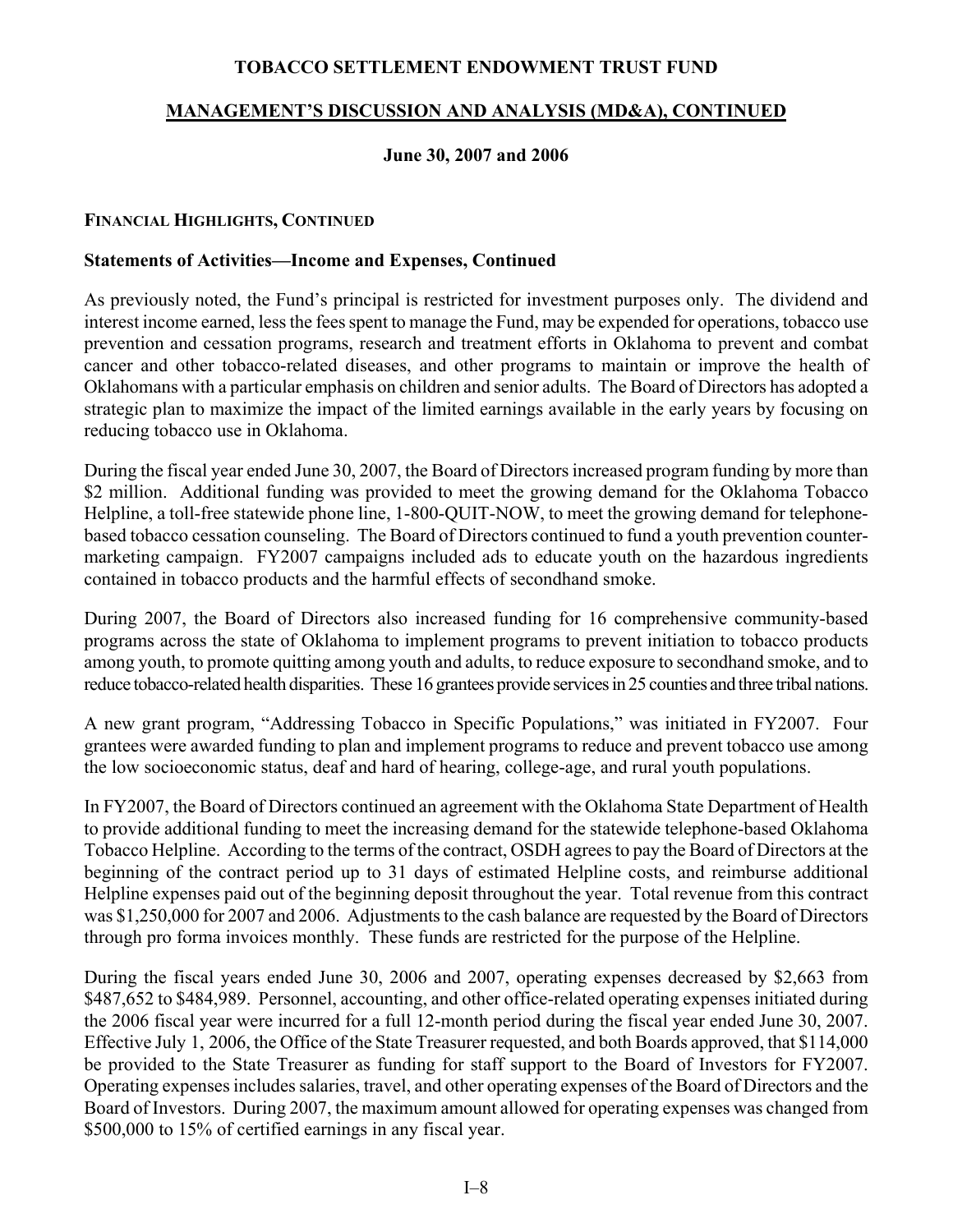#### **MANAGEMENT'S DISCUSSION AND ANALYSIS (MD&A), CONTINUED**

#### **June 30, 2007 and 2006**

#### **FUND HIGHLIGHTS, CONTINUED**

#### **Governmental Fund—Balance Sheets**

The Fund is classified as a permanent fund, as the principal funds are restricted by law for investment purposes only. The dividend and interest earnings, less fees to manage the Fund, may be expended for operations, tobacco prevention, and cessation programs; research and treatment efforts in Oklahoma to prevent and combat cancer and other tobacco-related diseases; and other programs to maintain or improve the health of Oklahomans or to enhance health care services provided to Oklahomans, with a particular emphasis on children and senior adults. Accordingly, the fund balance at year-end includes balances which are reserved for investment purposes and balances which are unreserved that are expendable for operations and programs of the Fund.

# **Tobacco Settlement Endowment Trust Fund Balance Sheets—Permanent Fund**

|                                     |              | 2007          | 2006        |
|-------------------------------------|--------------|---------------|-------------|
| Assets:                             |              |               |             |
| Cash and cash equivalents           | \$           | 82,087,588    | 60,824,847  |
| Interest and dividends receivable   |              | 2,133,343     | 1,401,206   |
| Securities lending receivable       |              | 10,028        | 3,550       |
| Net receivable from brokers         |              |               | 1,831,293   |
| Investments at fair value           |              | 368,883,597   | 266,618,097 |
| Total assets                        | \$           | 453,114,556   | 330,678,993 |
| <b>Liabilities:</b>                 |              |               |             |
| Net payable to brokers              | $\mathbb{S}$ | 9,627,408     |             |
| Accounts payable                    |              | 2,531,262     | 2,893,830   |
| Liability under securities lending  |              | 64,673,908    | 30,367,838  |
| <b>Total liabilities</b>            |              | 76,832,578    | 33,261,668  |
| <b>Fund Balances:</b>               |              |               |             |
| Reserved for investment             |              | 363, 275, 447 | 287,701,209 |
| Unreserved                          |              | 13,006,531    | 9,716,116   |
| Total fund balances                 |              | 376,281,978   | 297,417,325 |
| Total liabilities and fund balances | \$           | 453,114,556   | 330,678,993 |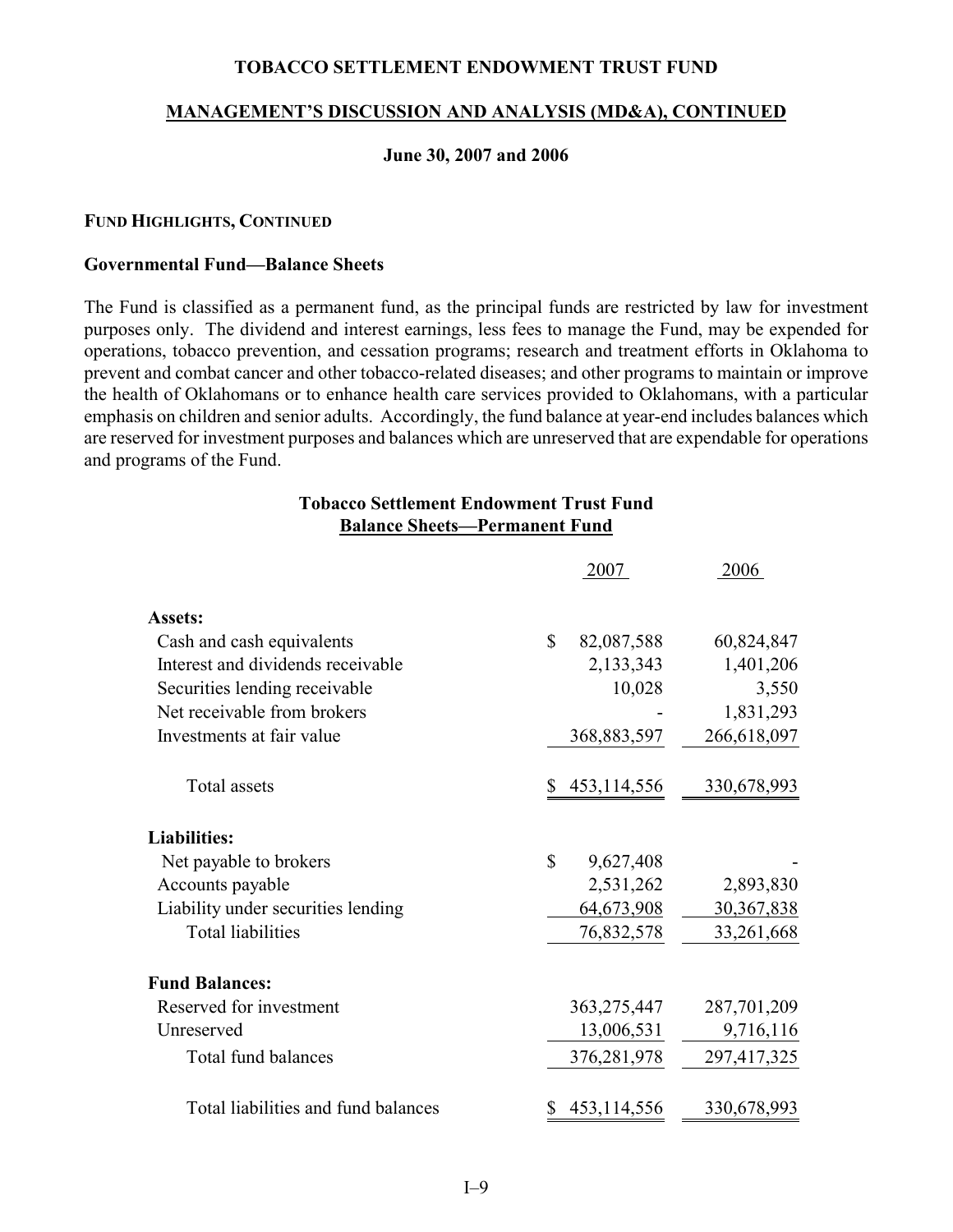# **MANAGEMENT'S DISCUSSION AND ANALYSIS (MD&A), CONTINUED**

#### **June 30, 2007 and 2006**

#### **FUND HIGHLIGHTS, CONTINUED**

## **Governmental Fund—Revenues, Expenditures, and Changes in Fund Balances**

#### **Tobacco Settlement Endowment Trust Fund Revenues, Expenditures, and Changes in Fund Balances—Permanent Fund**

|                                               | 2007                       | 2006        |
|-----------------------------------------------|----------------------------|-------------|
| <b>Revenues:</b>                              |                            |             |
| Restricted:                                   |                            |             |
| Net appreciation in fair value of investments | $\mathbb{S}$<br>27,993,559 | 7,737,441   |
| Settlement receipts                           | 47,588,421                 | 42,434,293  |
| Miscellaneous income                          | 670                        |             |
| Total restricted revenues                     | 75,582,650                 | 50,171,734  |
| Interest and dividend income                  | 11,959,491                 | 8,461,166   |
| Contract income                               | 1,250,000                  | 1,250,000   |
| Securities lending income                     | 55,298                     | 8,412       |
| Total revenues                                | 88, 847, 439               | 59,891,312  |
| <b>Expenditures:</b>                          |                            |             |
| Personnel and administrative                  | 423,615                    | 426,245     |
| Counseling services                           | 3,454,732                  | 2,793,937   |
| Health communication and program promotion    | 1,947,615                  | 1,368,462   |
| Community programs                            | 2,160,839                  | 1,273,017   |
| <b>Evaluation services</b>                    | 273,150                    | 339,899     |
| Investment management fees                    | 1,656,271                  | 1,617,784   |
| Equipment                                     | 15,174                     | 4,686       |
| Other                                         | 51,390                     | 46,673      |
| Total expenditures                            | 9,982,786                  | 7,870,703   |
| Net changes in fund balances                  | 78,864,653                 | 52,020,609  |
| Fund balances, beginning of year              | 297,417,325                | 245,396,716 |
| Fund balances, end of year                    | 376,281,978<br>\$          | 297,417,325 |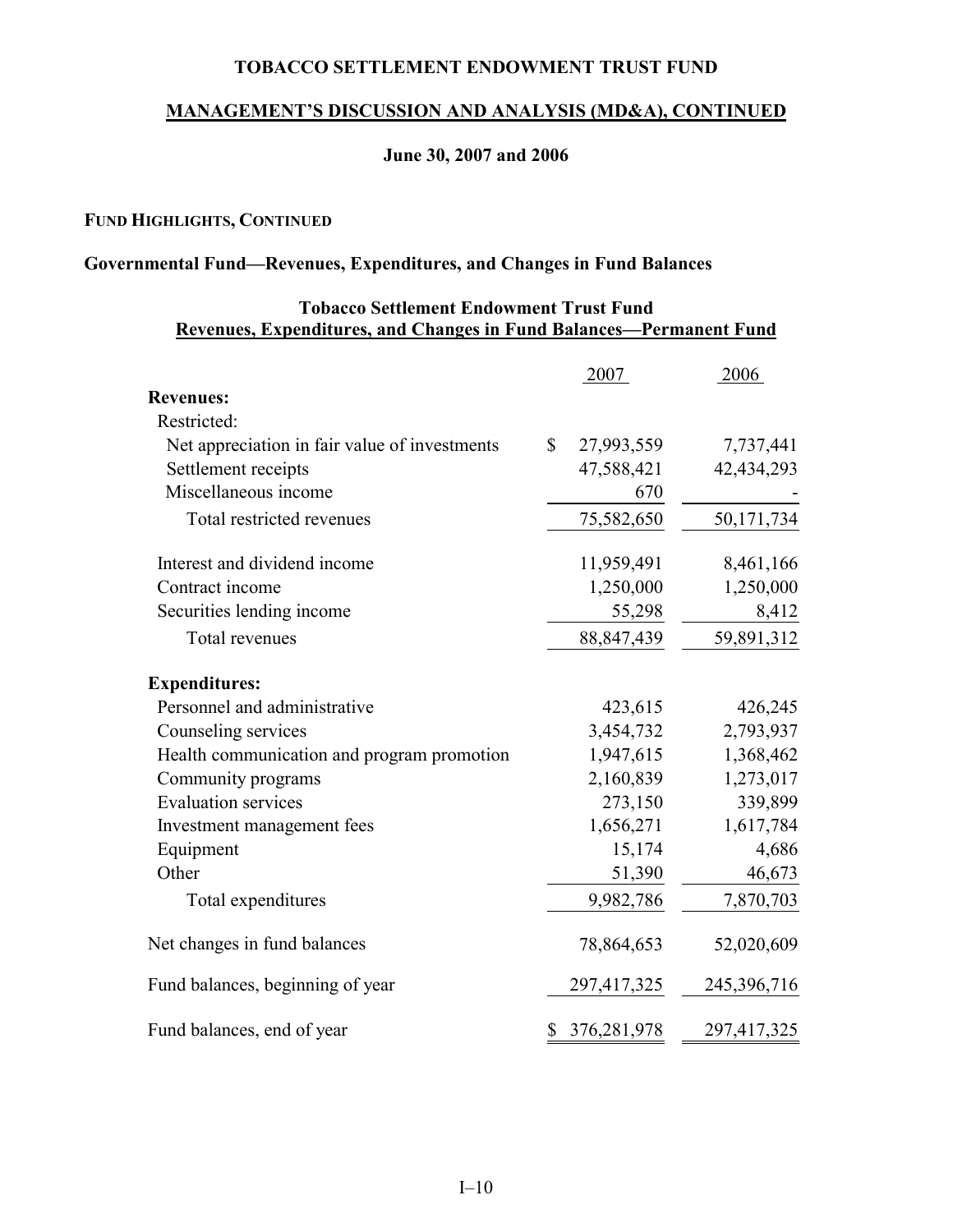#### **MANAGEMENT'S DISCUSSION AND ANALYSIS (MD&A), CONTINUED**

#### **June 30, 2007 and 2006**

#### **REQUESTS FOR INFORMATION**

This financial report is designed to provide a general overview of the Fund's finances for all those with an interest. Questions concerning any of the information provided in this report or requests for additional financial information should be addressed to Dr. James Wilbanks, Director of Revenue & Fiscal Policy, Office of the Oklahoma State Treasurer, 2300 North Lincoln Boulevard, Room 217, Oklahoma City, Oklahoma 73105-4895.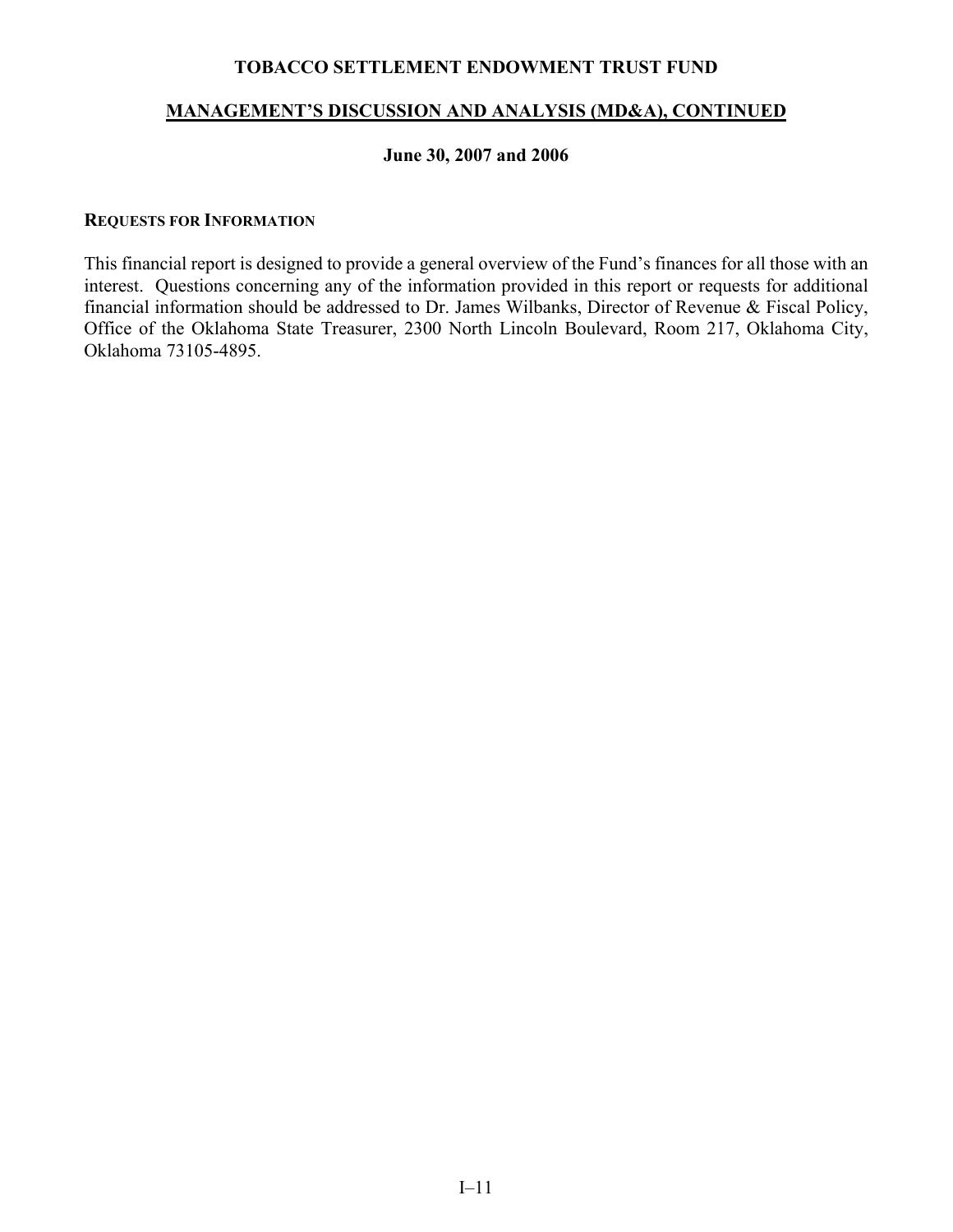#### **STATEMENTS OF NET ASSETS**

| June 30,                                                    | 2007               | 2006        |
|-------------------------------------------------------------|--------------------|-------------|
| <b>Assets</b>                                               |                    |             |
| Cash and cash equivalents:                                  |                    |             |
| Unrestricted cash                                           | $\$$<br>17,413,680 | 30,207,008  |
| Restricted cash                                             |                    | 250,001     |
| Securities lending collateral—restricted cash               | 64,673,908         | 30,367,838  |
| Total cash and cash equivalents                             | 82,087,588         | 60,824,847  |
| Receivables:                                                |                    |             |
| Interest and dividends                                      | 2,133,343          | 1,401,206   |
| Net receivable from brokers                                 |                    | 1,831,293   |
| Securities lending receivable                               | 10,028             | 3,550       |
| Total receivables                                           | 2,143,371          | 3,236,049   |
| Investments, at fair value:                                 |                    |             |
| U.S. Government securities                                  | 85,855,809         | 41,682,352  |
| Domestic corporate bonds                                    | 72,889,035         | 43,543,212  |
| Foreign corporate bonds                                     | 2,366,543          | 3,972,063   |
| Market neutral commingled funds                             | 36,687,856         | 30,887,662  |
| Domestic stocks                                             | 112,786,602        | 115,949,897 |
| Foreign stocks                                              | 58,297,752         | 30,582,911  |
| Total investments, at fair value                            | 368,883,597        | 266,618,097 |
| Capital assets, net of accumulated depreciation of \$23,536 |                    |             |
| and \$16,049 as of June 30, 2007 and 2006, respectively.    | 29,137             | 25,596      |
| Total assets                                                | 453,143,693        | 330,704,589 |
| <b>Liabilities</b>                                          |                    |             |
| Net payable to brokers                                      | 9,627,408          |             |
| Accounts payable                                            | 2,531,262          | 2,893,830   |
| Liability under securities lending                          | 64,673,908         | 30,367,838  |
| Compensated absences:                                       |                    |             |
| Payable within 1 year                                       | 11,771             | 12,320      |
| Payable after 1 year                                        | 17,657             | 18,479      |
| <b>Total liabilities</b>                                    | 76,862,006         | 33,292,467  |
| <b>Net Assets</b>                                           |                    |             |
| Invested in capital assets                                  | 29,137             | 25,596      |
| Restricted for investment                                   | 363, 275, 447      | 287,701,209 |
| Unrestricted                                                | 12,977,103         | 9,685,317   |
| Total net assets                                            | \$<br>376,281,687  | 297,412,122 |

See Independent Auditors' Report. See accompanying notes to financial statements.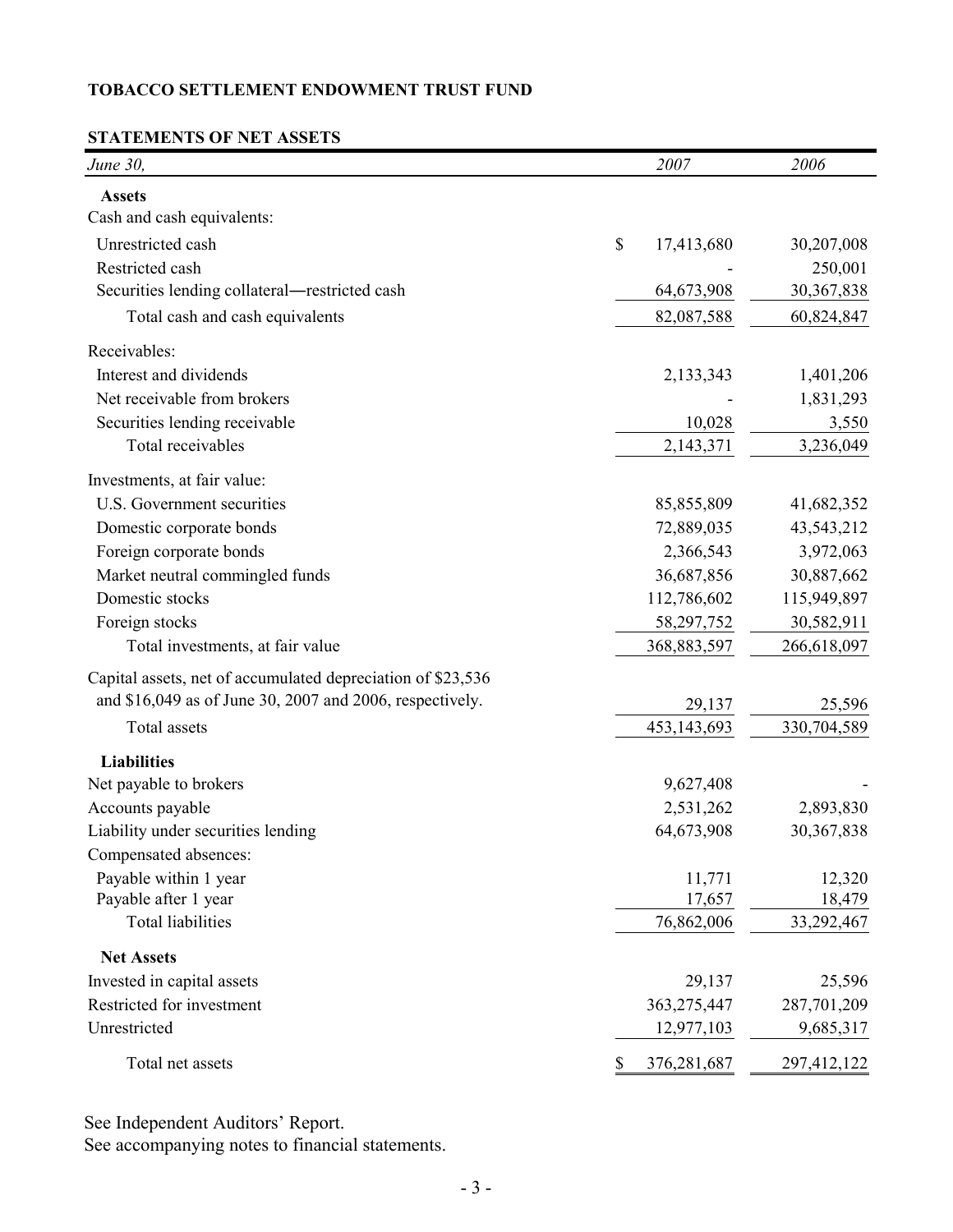# **STATEMENTS OF ACTIVITIES**

| <b>Expenses:</b><br>Program:<br>\$<br>Counseling services<br>3,454,732<br>2,793,937<br>Health communication and program promotion<br>1,947,615<br>1,368,462<br>2,160,839<br>1,273,017<br>Community programs<br><b>Evaluation services</b><br>273,150<br>339,899<br>Depreciation<br>278<br>556<br>7,836,614<br>5,775,871<br>Total program expenses<br>Operating:<br>Personnel and administrative<br>422,244<br>431,099<br>49,628<br>Other<br>55,536<br>Depreciation<br>7,209<br>6,925<br>484,989<br>487,652<br>Total operating expenses<br>8,321,603<br>Total expenses<br>6,263,523<br>Interest income<br>5,353,583<br>7,267,466<br>Dividend income<br>4,692,025<br>3,107,583<br>55,298<br>8,412<br>Securities lending income<br>Net appreciation in fair value of investments<br>27,993,559<br>7,737,441<br>Total investment income<br>16,207,019<br>40,008,348<br>(1,656,271)<br>(1,617,784)<br>Investment expenses<br>14,589,235<br>Net investment income<br>38,352,077<br>1,250,000<br>1,250,000<br>Contract income<br>Miscellaneous income<br>670<br>Total other income<br>1,250,670<br>1,250,000<br>Settlement receipts<br>42, 434, 293<br>47,588,421<br>78,869,565<br>52,010,005<br>Changes in net assets<br>297,412,122<br>245, 402, 117<br>376, 281, 687<br>297,412,122<br>\$ | Years Ended June 30,            | 2007 | 2006 |
|---------------------------------------------------------------------------------------------------------------------------------------------------------------------------------------------------------------------------------------------------------------------------------------------------------------------------------------------------------------------------------------------------------------------------------------------------------------------------------------------------------------------------------------------------------------------------------------------------------------------------------------------------------------------------------------------------------------------------------------------------------------------------------------------------------------------------------------------------------------------------------------------------------------------------------------------------------------------------------------------------------------------------------------------------------------------------------------------------------------------------------------------------------------------------------------------------------------------------------------------------------------------------------------|---------------------------------|------|------|
|                                                                                                                                                                                                                                                                                                                                                                                                                                                                                                                                                                                                                                                                                                                                                                                                                                                                                                                                                                                                                                                                                                                                                                                                                                                                                       |                                 |      |      |
|                                                                                                                                                                                                                                                                                                                                                                                                                                                                                                                                                                                                                                                                                                                                                                                                                                                                                                                                                                                                                                                                                                                                                                                                                                                                                       |                                 |      |      |
|                                                                                                                                                                                                                                                                                                                                                                                                                                                                                                                                                                                                                                                                                                                                                                                                                                                                                                                                                                                                                                                                                                                                                                                                                                                                                       |                                 |      |      |
|                                                                                                                                                                                                                                                                                                                                                                                                                                                                                                                                                                                                                                                                                                                                                                                                                                                                                                                                                                                                                                                                                                                                                                                                                                                                                       |                                 |      |      |
|                                                                                                                                                                                                                                                                                                                                                                                                                                                                                                                                                                                                                                                                                                                                                                                                                                                                                                                                                                                                                                                                                                                                                                                                                                                                                       |                                 |      |      |
|                                                                                                                                                                                                                                                                                                                                                                                                                                                                                                                                                                                                                                                                                                                                                                                                                                                                                                                                                                                                                                                                                                                                                                                                                                                                                       |                                 |      |      |
|                                                                                                                                                                                                                                                                                                                                                                                                                                                                                                                                                                                                                                                                                                                                                                                                                                                                                                                                                                                                                                                                                                                                                                                                                                                                                       |                                 |      |      |
|                                                                                                                                                                                                                                                                                                                                                                                                                                                                                                                                                                                                                                                                                                                                                                                                                                                                                                                                                                                                                                                                                                                                                                                                                                                                                       |                                 |      |      |
|                                                                                                                                                                                                                                                                                                                                                                                                                                                                                                                                                                                                                                                                                                                                                                                                                                                                                                                                                                                                                                                                                                                                                                                                                                                                                       |                                 |      |      |
|                                                                                                                                                                                                                                                                                                                                                                                                                                                                                                                                                                                                                                                                                                                                                                                                                                                                                                                                                                                                                                                                                                                                                                                                                                                                                       |                                 |      |      |
|                                                                                                                                                                                                                                                                                                                                                                                                                                                                                                                                                                                                                                                                                                                                                                                                                                                                                                                                                                                                                                                                                                                                                                                                                                                                                       |                                 |      |      |
|                                                                                                                                                                                                                                                                                                                                                                                                                                                                                                                                                                                                                                                                                                                                                                                                                                                                                                                                                                                                                                                                                                                                                                                                                                                                                       |                                 |      |      |
|                                                                                                                                                                                                                                                                                                                                                                                                                                                                                                                                                                                                                                                                                                                                                                                                                                                                                                                                                                                                                                                                                                                                                                                                                                                                                       |                                 |      |      |
|                                                                                                                                                                                                                                                                                                                                                                                                                                                                                                                                                                                                                                                                                                                                                                                                                                                                                                                                                                                                                                                                                                                                                                                                                                                                                       |                                 |      |      |
|                                                                                                                                                                                                                                                                                                                                                                                                                                                                                                                                                                                                                                                                                                                                                                                                                                                                                                                                                                                                                                                                                                                                                                                                                                                                                       | <b>Investment income:</b>       |      |      |
|                                                                                                                                                                                                                                                                                                                                                                                                                                                                                                                                                                                                                                                                                                                                                                                                                                                                                                                                                                                                                                                                                                                                                                                                                                                                                       |                                 |      |      |
|                                                                                                                                                                                                                                                                                                                                                                                                                                                                                                                                                                                                                                                                                                                                                                                                                                                                                                                                                                                                                                                                                                                                                                                                                                                                                       |                                 |      |      |
|                                                                                                                                                                                                                                                                                                                                                                                                                                                                                                                                                                                                                                                                                                                                                                                                                                                                                                                                                                                                                                                                                                                                                                                                                                                                                       |                                 |      |      |
|                                                                                                                                                                                                                                                                                                                                                                                                                                                                                                                                                                                                                                                                                                                                                                                                                                                                                                                                                                                                                                                                                                                                                                                                                                                                                       |                                 |      |      |
|                                                                                                                                                                                                                                                                                                                                                                                                                                                                                                                                                                                                                                                                                                                                                                                                                                                                                                                                                                                                                                                                                                                                                                                                                                                                                       |                                 |      |      |
|                                                                                                                                                                                                                                                                                                                                                                                                                                                                                                                                                                                                                                                                                                                                                                                                                                                                                                                                                                                                                                                                                                                                                                                                                                                                                       |                                 |      |      |
|                                                                                                                                                                                                                                                                                                                                                                                                                                                                                                                                                                                                                                                                                                                                                                                                                                                                                                                                                                                                                                                                                                                                                                                                                                                                                       |                                 |      |      |
|                                                                                                                                                                                                                                                                                                                                                                                                                                                                                                                                                                                                                                                                                                                                                                                                                                                                                                                                                                                                                                                                                                                                                                                                                                                                                       | Other income:                   |      |      |
|                                                                                                                                                                                                                                                                                                                                                                                                                                                                                                                                                                                                                                                                                                                                                                                                                                                                                                                                                                                                                                                                                                                                                                                                                                                                                       |                                 |      |      |
|                                                                                                                                                                                                                                                                                                                                                                                                                                                                                                                                                                                                                                                                                                                                                                                                                                                                                                                                                                                                                                                                                                                                                                                                                                                                                       |                                 |      |      |
|                                                                                                                                                                                                                                                                                                                                                                                                                                                                                                                                                                                                                                                                                                                                                                                                                                                                                                                                                                                                                                                                                                                                                                                                                                                                                       |                                 |      |      |
|                                                                                                                                                                                                                                                                                                                                                                                                                                                                                                                                                                                                                                                                                                                                                                                                                                                                                                                                                                                                                                                                                                                                                                                                                                                                                       | Contribution to fund principal: |      |      |
|                                                                                                                                                                                                                                                                                                                                                                                                                                                                                                                                                                                                                                                                                                                                                                                                                                                                                                                                                                                                                                                                                                                                                                                                                                                                                       |                                 |      |      |
|                                                                                                                                                                                                                                                                                                                                                                                                                                                                                                                                                                                                                                                                                                                                                                                                                                                                                                                                                                                                                                                                                                                                                                                                                                                                                       |                                 |      |      |
|                                                                                                                                                                                                                                                                                                                                                                                                                                                                                                                                                                                                                                                                                                                                                                                                                                                                                                                                                                                                                                                                                                                                                                                                                                                                                       | Net assets, beginning of year   |      |      |
|                                                                                                                                                                                                                                                                                                                                                                                                                                                                                                                                                                                                                                                                                                                                                                                                                                                                                                                                                                                                                                                                                                                                                                                                                                                                                       | Net assets, end of year         |      |      |

See Independent Auditors' Report. See accompanying notes to financial statements.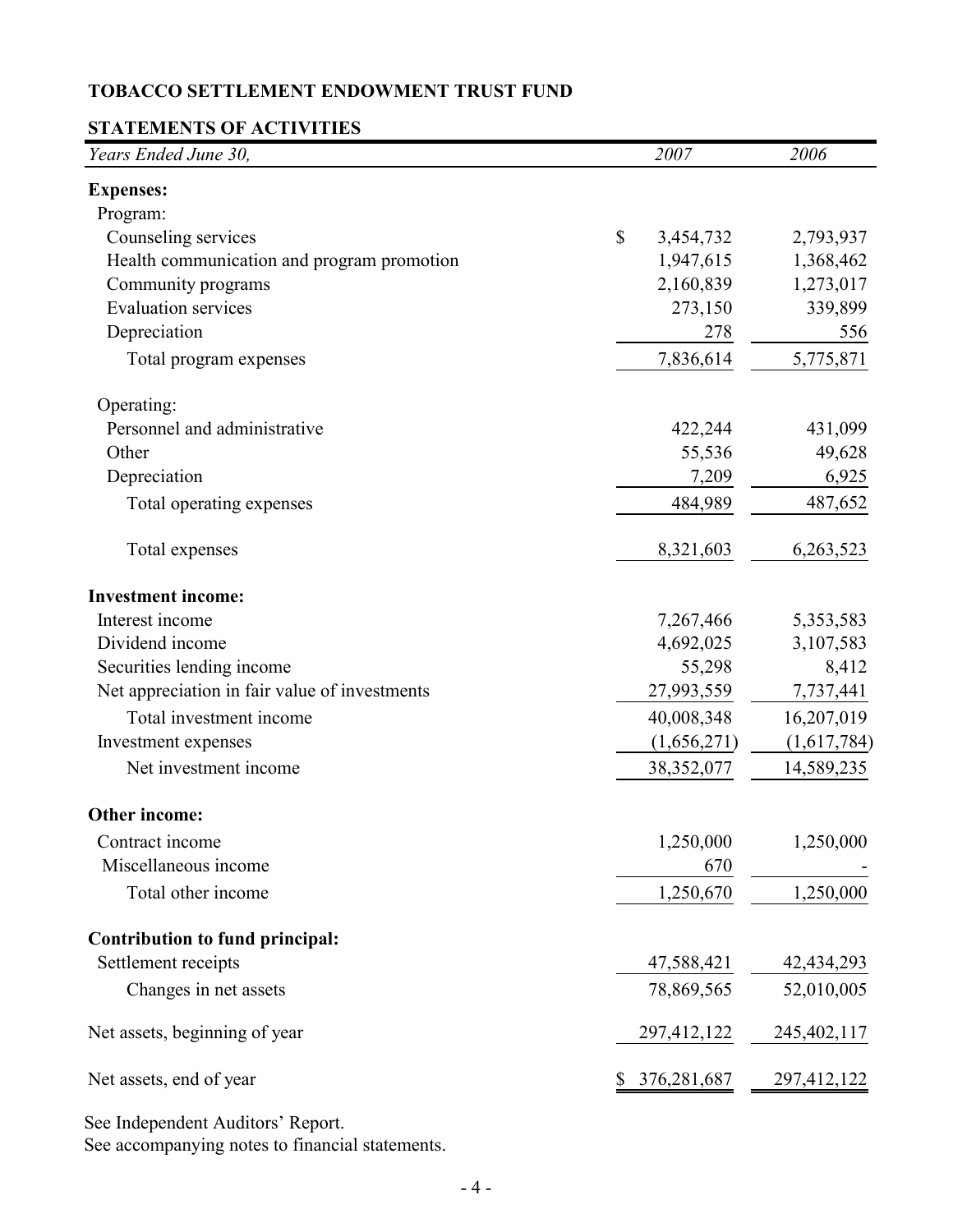# **BALANCE SHEETS—PERMANENT FUND**

| June 30,                                      | 2007              | 2006        |
|-----------------------------------------------|-------------------|-------------|
| <b>Assets</b>                                 |                   |             |
| Cash and cash equivalents:                    |                   |             |
| Unrestricted cash                             | \$<br>17,413,680  | 30,207,008  |
| Restricted cash                               |                   | 250,001     |
| Securities lending collateral—restricted cash | 64,673,908        | 30,367,838  |
| Total cash and cash equivalents               | 82,087,588        | 60,824,847  |
| Receivables:                                  |                   |             |
| Interest and dividends                        | 2,133,343         | 1,401,206   |
| Securities lending receivable                 | 10,028            | 3,550       |
| Net receivable from brokers                   |                   | 1,831,293   |
| Total receivables                             | 2,143,371         | 3,236,049   |
| Investments, at fair value:                   |                   |             |
| U.S. Government securities                    | 85,855,809        | 41,682,352  |
| Domestic corporate bonds                      | 72,889,035        | 43,543,212  |
| Foreign corporate bonds                       | 2,366,543         | 3,972,063   |
| Market neutral commingled funds               | 36,687,856        | 30,887,662  |
| Domestic stocks                               | 112,786,602       | 115,949,897 |
| Foreign stocks                                | 58,297,752        | 30,582,911  |
| Total investments, at fair value              | 368,883,597       | 266,618,097 |
| Total assets                                  | 453,114,556<br>\$ | 330,678,993 |
| <b>Liabilities and Fund Balances</b>          |                   |             |
| Liabilities:                                  |                   |             |
| Net payable to brokers                        | \$<br>9,627,408   |             |
| Accounts payable                              | 2,531,262         | 2,893,830   |
| Liability under securities lending            | 64,673,908        | 30,367,838  |
| <b>Total liabilities</b>                      | 76,832,578        | 33,261,668  |
| Fund balances:                                |                   |             |
| Reserved for investment                       | 363, 275, 447     | 287,701,209 |
| Unreserved                                    | 13,006,531        | 9,716,116   |
| Total fund balances                           | 376,281,978       | 297,417,325 |
| Total liabilities and fund balances           | 453,114,556<br>S. | 330,678,993 |

See Independent Auditors' Report.

See accompanying notes to financial statements.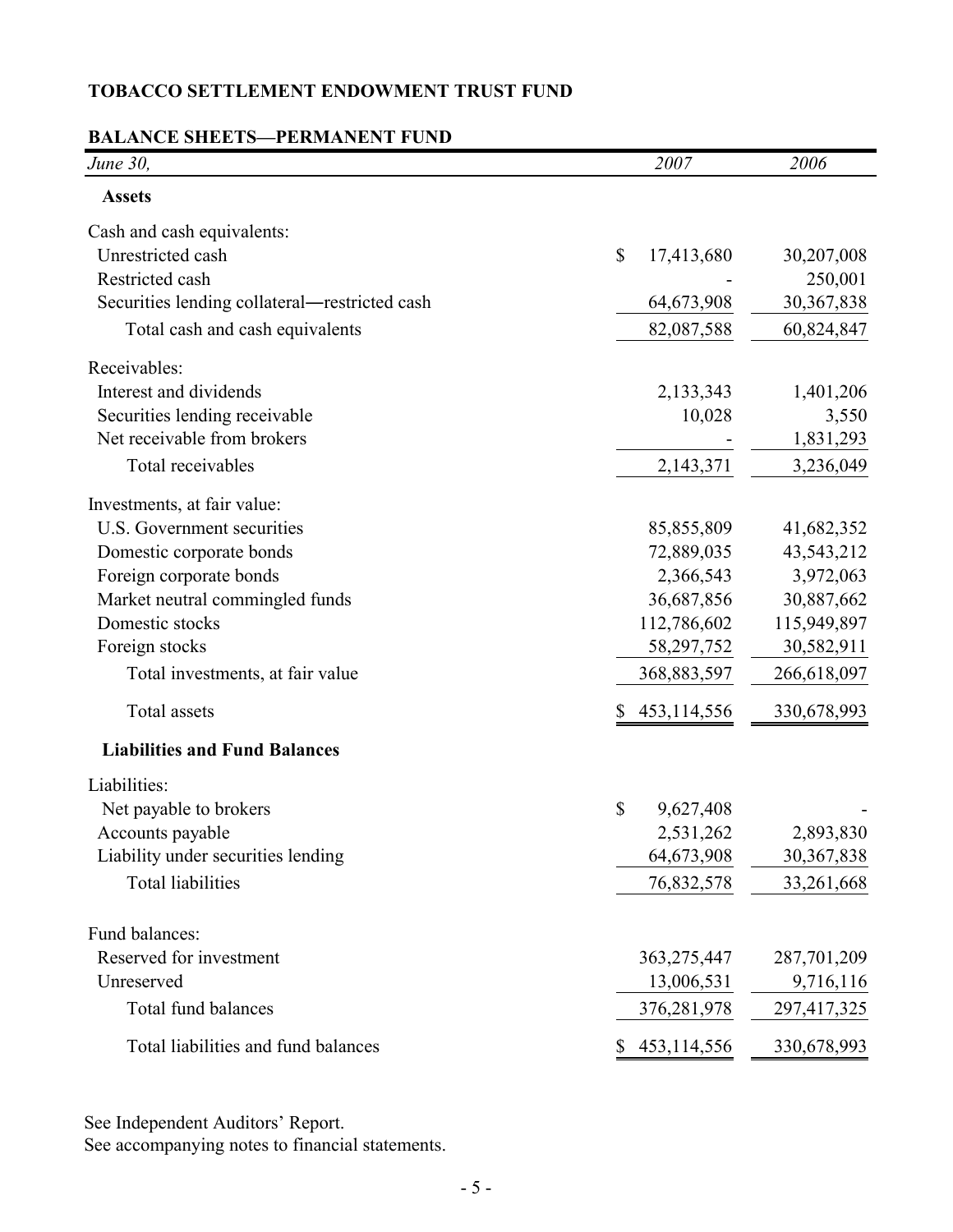# **RECONCILIATION OF THE BALANCE SHEETS—PERMANENT FUND TO THE STATEMENTS OF NET ASSETS**

| June 30,                                                                                                                                       | 2007              | 2006        |
|------------------------------------------------------------------------------------------------------------------------------------------------|-------------------|-------------|
| Total fund balances                                                                                                                            | 376,281,978<br>\$ | 297,417,325 |
| Amounts reported in the statements of net assets are<br>different because:                                                                     |                   |             |
| Capital assets used in governmental activities<br>are not financial resources and therefore<br>are not reported in the fund.                   | 29,137            | 25,596      |
| Some liabilities are not due and payable in the<br>current period and therefore are not reported<br>in the fund. Those liabilities consist of: |                   |             |
| Compensated absences                                                                                                                           | (29, 428)         | (30, 799)   |
| Net assets                                                                                                                                     | 376, 281, 687     | 297,412,122 |

See Independent Auditors' Report. See accompanying notes to financial statements.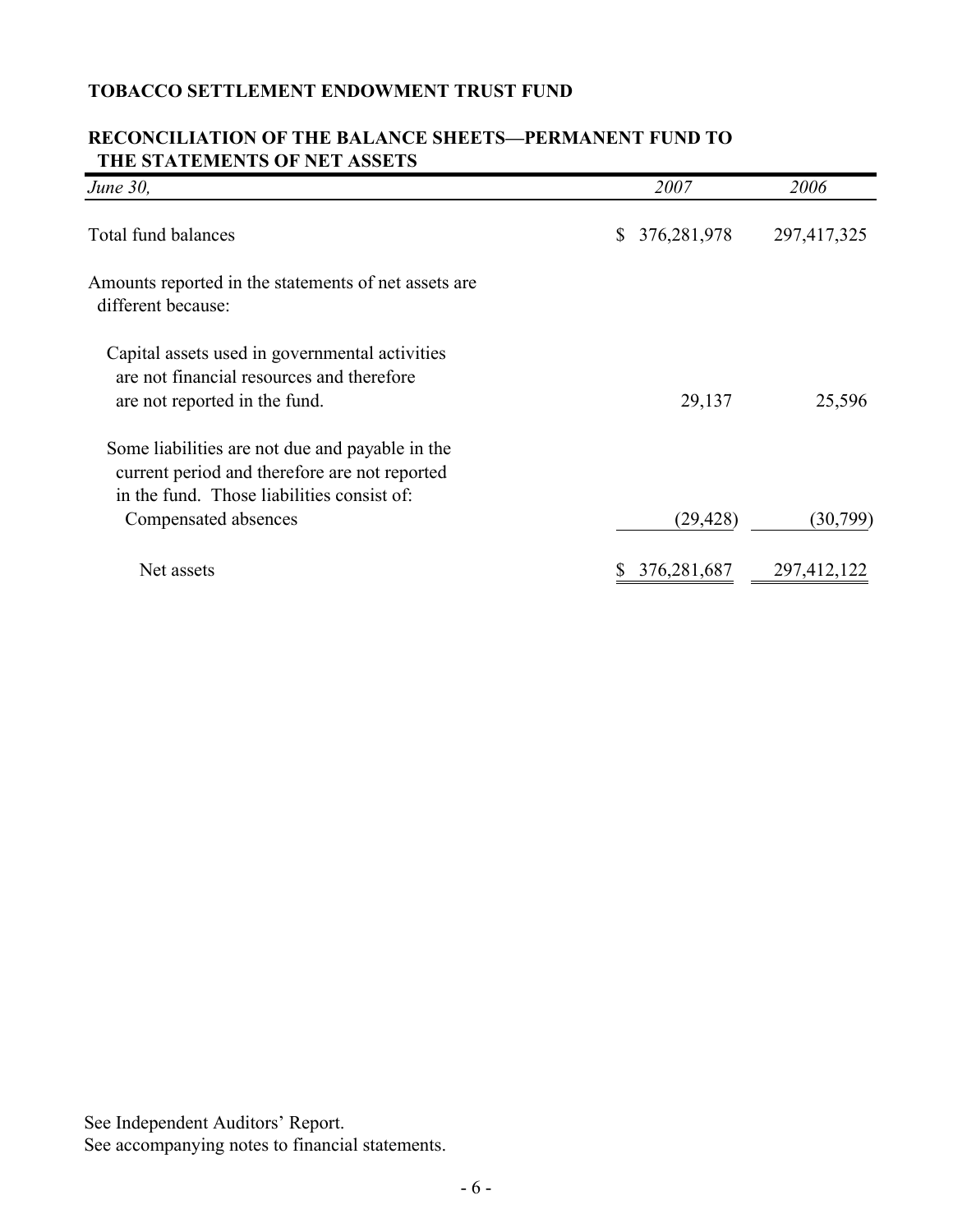# **STATEMENTS OF REVENUES, EXPENDITURES, AND CHANGES IN FUND BALANCES—PERMANENT FUND**

| Years Ended June 30,                          | 2007              | 2006        |
|-----------------------------------------------|-------------------|-------------|
| <b>Revenues:</b>                              |                   |             |
| Restricted:                                   |                   |             |
| Net appreciation in fair value of investments | \$<br>27,993,559  | 7,737,441   |
| Settlement receipts                           | 47,588,421        | 42,434,293  |
| Miscellaneous income                          | 670               |             |
|                                               |                   |             |
| Total restricted revenues                     | 75,582,650        | 50,171,734  |
| Interest income                               | 7,267,466         | 5,353,583   |
| Dividend income                               | 4,692,025         | 3,107,583   |
| Securities lending income                     | 55,298            | 8,412       |
| Contract income                               | 1,250,000         | 1,250,000   |
| Total revenues                                | 88, 847, 439      | 59,891,312  |
| <b>Expenditures:</b>                          |                   |             |
| Personnel and administrative                  | 423,615           | 426,245     |
| Counseling services                           | 3,454,732         | 2,793,937   |
| Health communication and program promotion    | 1,947,615         | 1,368,462   |
| Community programs                            | 2,160,839         | 1,273,017   |
| <b>Evaluation services</b>                    | 273,150           | 339,899     |
| Investment management fees                    | 1,656,271         | 1,617,784   |
| Equipment                                     | 15,174            | 4,686       |
| Other                                         | 51,390            | 46,673      |
| Total expenditures                            | 9,982,786         | 7,870,703   |
| Net changes in fund balances                  | 78,864,653        | 52,020,609  |
| Fund balances, beginning of year              | 297,417,325       | 245,396,716 |
| Fund balances, end of year                    | 376,281,978<br>\$ | 297,417,325 |

See Independent Auditors' Report.

See accompanying notes to financial statements.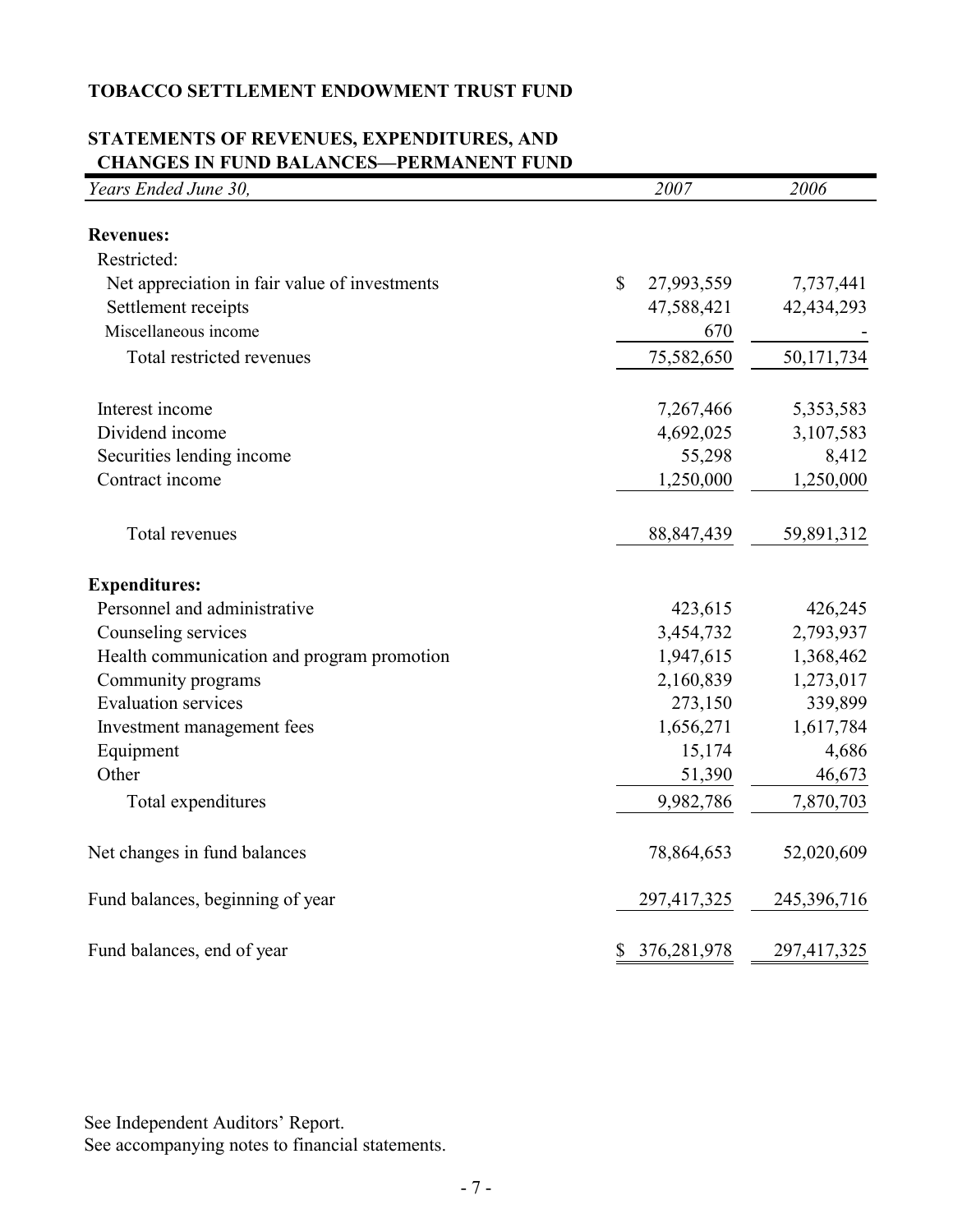# **RECONCILIATION OF THE STATEMENTS OF REVENUES, EXPENDITURES, AND CHANGES IN FUND BALANCES—PERMANENT FUND TO THE STATEMENTS OF ACTIVITIES**

| Years Ended June 30,                                                                                                                                                                                                                                                                                                               | 2007             | 2006       |
|------------------------------------------------------------------------------------------------------------------------------------------------------------------------------------------------------------------------------------------------------------------------------------------------------------------------------------|------------------|------------|
| Net changes in fund balances                                                                                                                                                                                                                                                                                                       | \$<br>78,864,653 | 52,020,609 |
| Amounts reported in the statements of activities are<br>different because:                                                                                                                                                                                                                                                         |                  |            |
| Governmental funds report capital outlays as expenditures.<br>However, in the statements of activities, the cost of those<br>assets is allocated over their estimated useful lives as<br>depreciation expense. This is the amount by which capital<br>outlays were greater than (less than) depreciation in<br>the current period. | 3,540            | (5,750)    |
| Some expenses reported in the statements of activities<br>do not require the use of current financial resources<br>and therefore are not reported as expenditures in<br>governmental funds. This amount represents the cost<br>of compensated absences earned but not used in the                                                  |                  |            |
| current year.                                                                                                                                                                                                                                                                                                                      | 1,372            | (4,854)    |
| Changes in net assets, per statements of activities                                                                                                                                                                                                                                                                                | 78,869,565       | 52,010,005 |

See Independent Auditors' Report. See accompanying notes to financial statements.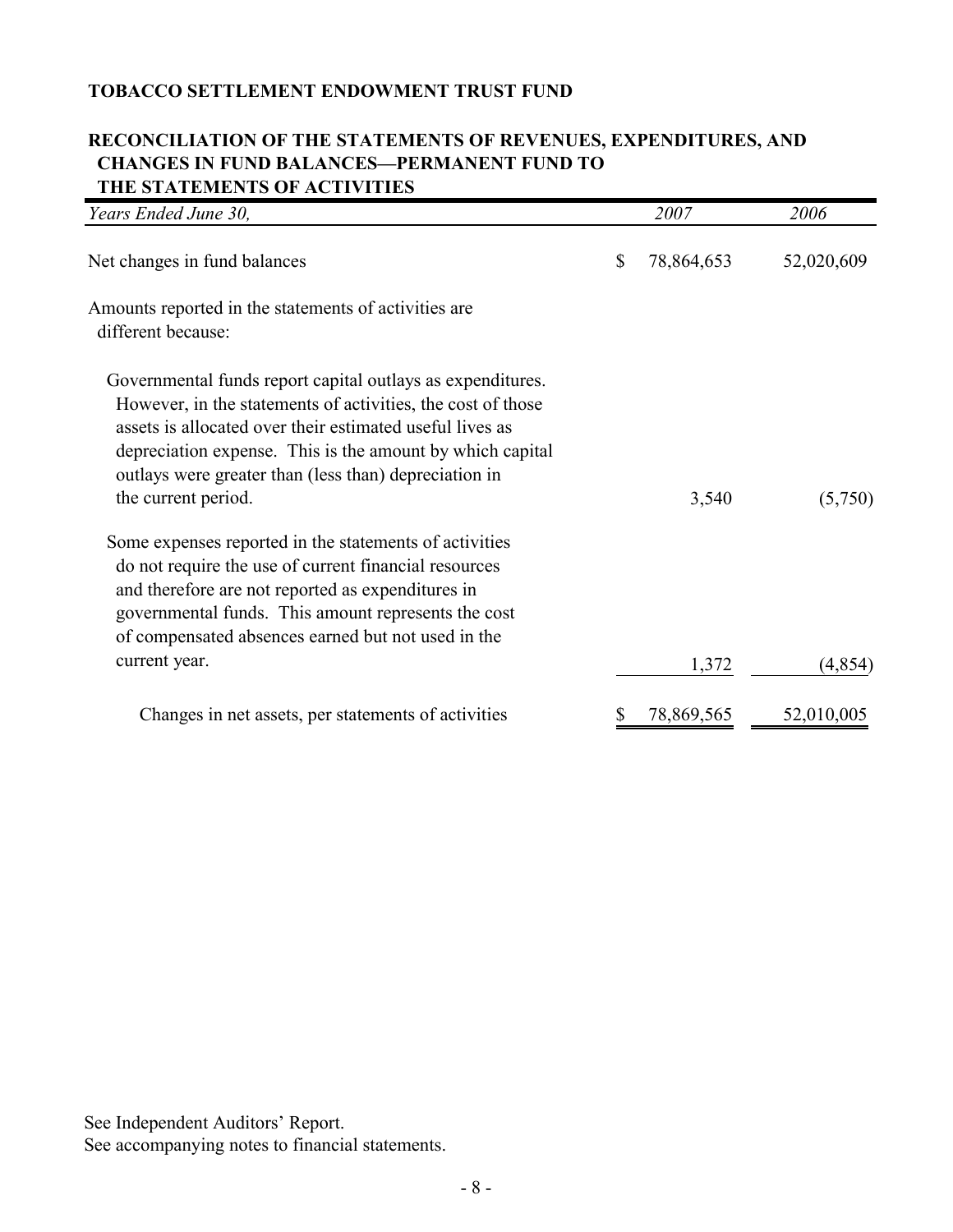# **NOTES TO FINANCIAL STATEMENTS**

#### **June 30, 2007 and 2006**

## **(1) SUMMARY OF SIGNIFICANT ACCOUNTING POLICIES**

#### **Reporting Entity**

The Tobacco Settlement Endowment Trust Fund (the "Fund") was established pursuant to the Constitution of the State of Oklahoma. The Fund principal was established with funds received by the State of Oklahoma (the "State") on or after July 1, 2001, pursuant to any settlement with or judgment against any tobacco companies. Fifty percent (50%) of all such receipts were deposited into the Fund during the fiscal year ended June 30, 2002. That percentage increased by 5% annually until it reached 75% during the fiscal year ending June 30, 2007, where it remains thereafter. However, there are no guarantees regarding the State's continued receipt of funds in settlement of claims against tobacco companies. The principal funds are invested and the dividends and interest, less fees to manage the Fund, are expended for tobacco prevention and cessation programs; research and treatment efforts in Oklahoma to prevent and combat cancer and other tobacco-related diseases; and other programs to maintain or improve the health of Oklahomans or to enhance health care services provided to Oklahomans, with a particular emphasis on children and senior adults.

Pursuant to the Constitution of the State of Oklahoma, the Board of Investors was created to manage the investment of the principal of the Fund and to annually certify the earnings that are available for program expenditures. The Board of Directors was created to oversee Fund operating and program expenditures. The Fund is a part of the State's financial reporting entity and is included in the State's Comprehensive Annual Financial Report as a permanent fund and a governmental entity.

The financial statements of the Fund are intended to present the financial position and changes in financial position of only that portion of the governmental activities and governmental funds of the State that is attributable to the transactions of the Fund, and not those of the entire State.

## **Basis of Presentation, Measurement Focus, and Basis of Accounting**

*Government-Wide Financial Statements—*The statements of net assets and the statements of activities are reported using the economic resources measurement focus and the accrual basis of accounting. Revenues are recorded when earned and expenses are recorded when a liability is incurred, regardless of the timing of related cash flows. Investment purchases and sales are recorded as of their trade dates. Settlement receipts are recognized as revenue when they are received by the State and their use is restricted as noted above.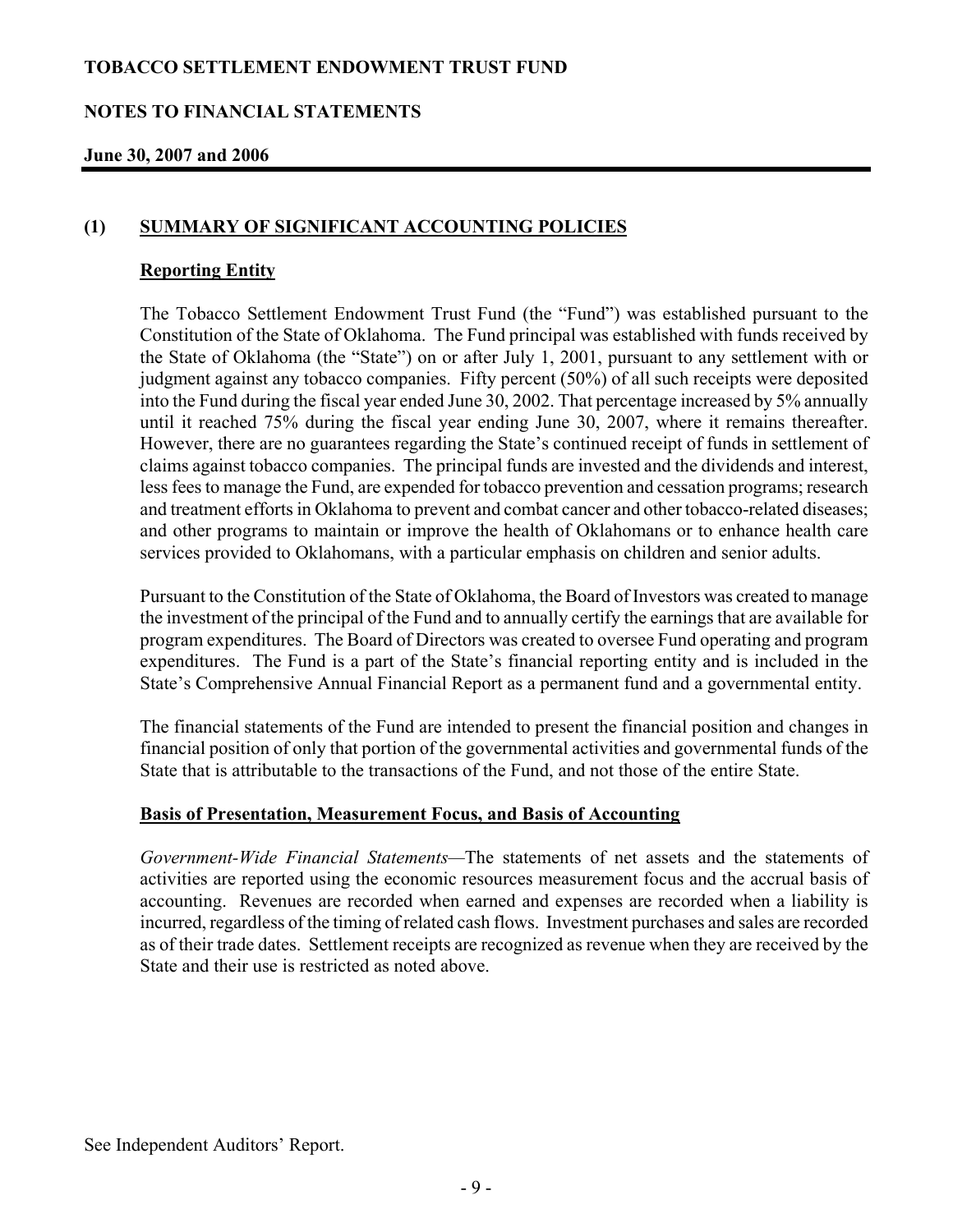# **NOTES TO FINANCIAL STATEMENTS, CONTINUED**

# **(1) SUMMARY OF SIGNIFICANT ACCOUNTING POLICIES, CONTINUED**

#### **Basis of Presentation, Measurement Focus, and Basis of Accounting, Continued**

*Governmental Fund Financial Statements—*As a permanent fund, the Fund is reported in the governmental fund financial statements using the current financial resources measurement focus and the modified accrual basis of accounting. Revenues are recognized as soon as they are both measurable and available. Since the Fund predominantly accounts for financial resources, revenue recognition is generally consistent between the accrual and modified accrual basis of accounting. Settlement receipts are recognized as revenue when they are received by the State and their use is restricted as noted above.

Investment purchases and sales are recorded as of their trade dates. Expenditures generally are recorded when a liability is incurred.

Since the governmental fund financial statements are presented on a different measurement focus and basis of accounting than the government-wide financial statements, reconciliations are presented which briefly explain the adjustments necessary to reconcile the fund and government-wide presentations.

#### **Investments**

The Fund is authorized to invest in eligible investments as approved by the Board of Investors and set forth in its investment policy.

Fund investments are reported at fair value, except for the funds invested in an SEC registered money market mutual fund, which are reported as cash equivalents and reported at cost, which approximates fair value. Debt and equity securities are reported at fair value, as determined by the Fund's custodial agent, using pricing services or prices quoted by independent brokers based on the latest reported sales prices at current exchange rates for securities traded on national or international exchanges.

The Fund invests in various traditional financial instruments that fall under the broad definition of derivatives. The Fund's derivatives include U.S. Treasury strips, collateralized mortgage obligations, asset-backed securities, and variable rate instruments. These investments do not increase investment risk beyond allowable limits specified in the Fund's investment policy.

Net investment income includes net appreciation in the fair value of investments, interest income, dividend income, securities lending income, and investment expenses, which includes investment management and custodial fees and all other significant investment-related costs.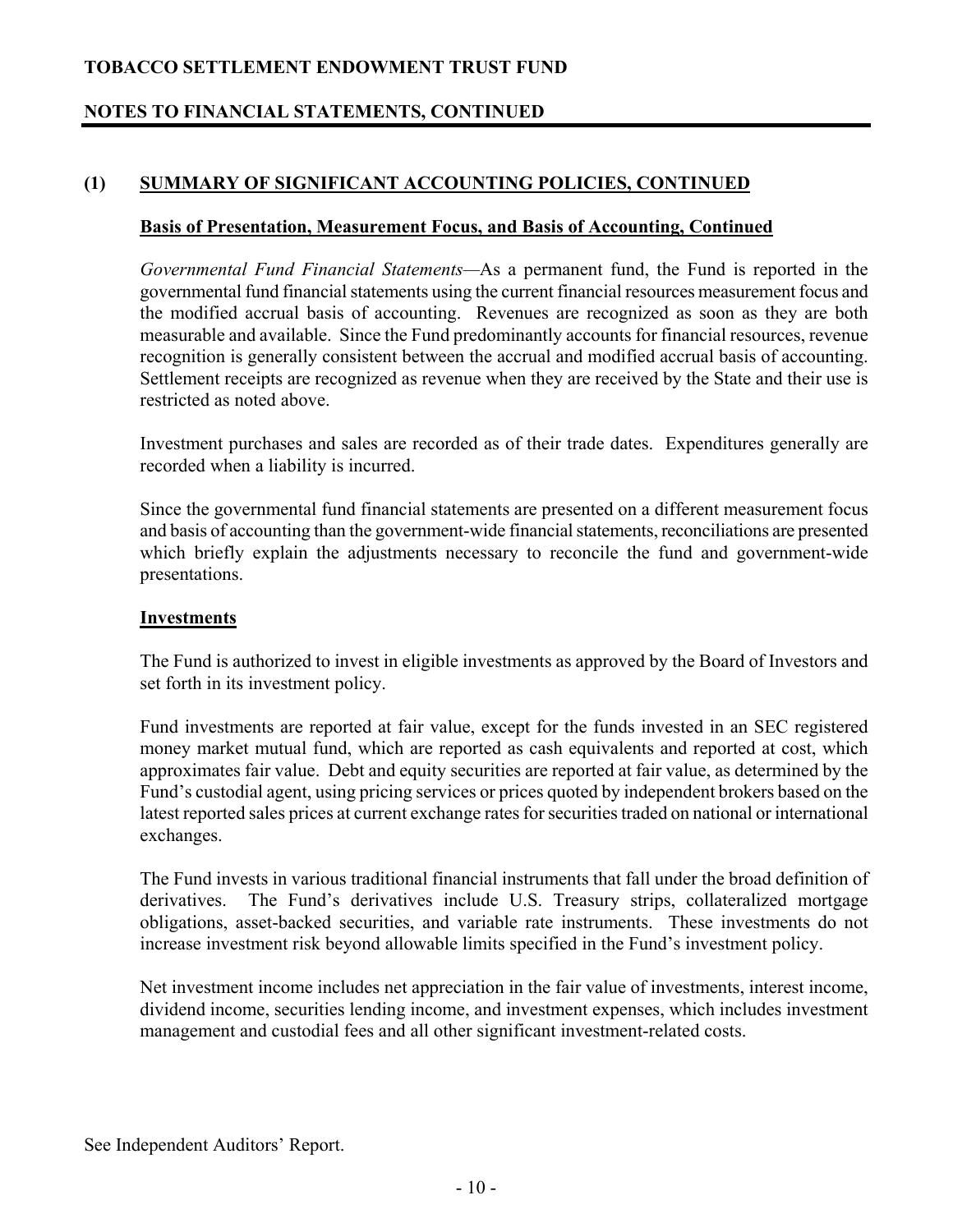# **NOTES TO FINANCIAL STATEMENTS, CONTINUED**

# **(1) SUMMARY OF SIGNIFICANT ACCOUNTING POLICIES, CONTINUED**

#### **Securities Lending**

The investment policy authorizes the Board of Investors to contract with their custodian to act as their securities lending agent. Policy requires the securities lending agent to provide indemnification against borrower default, have written agreements with each borrower, not to loan securities until acceptable collateral is received and monitor that collateral on a daily basis, and review and monitor the approved borrowers to minimize risk.

The market values of securities loaned and cash collateral maintained for those securities at June 30 were:

|                                                     | Market Value |            |              |
|-----------------------------------------------------|--------------|------------|--------------|
|                                                     |              | 2007       | 2006         |
| U.S. Government securities                          | \$           | 31,393,151 | 10,552,532   |
| U.S. corporate bonds                                |              | 1,220,401  | 2,330,785    |
| Foreign corporate bonds                             |              |            | 147,469      |
| U.S. equity                                         |              | 30,104,228 | 16,061,723   |
| Foreign equity                                      |              |            | 555,034      |
|                                                     | \$.          | 62,717,780 | 29,647,543   |
| Cash collateral maintained for<br>securities loaned | \$           | 64,673,908 | 30, 367, 838 |

Borrowers were required to deliver and maintain collateral for each loan with a market value equal to 102% of the current market value of the loaned securities. Collateral delivered in non U.S. currency is required to be equal to 105% of the market value of the securities loaned; however, at June 30, 2007 and 2006, all collateral was presented as cash in U.S. currency. The total value of the collateral held at June 30, 2007 and 2006, was \$ 1,956,128 and \$720,295, respectively, more than the current market value of the securities loaned; thus, no credit risk existed at the balance sheet date from these transactions. Collateral was unmatched to the securities loaned with a one-day maturity. Collateral cannot be used by the Trust except in the event of default.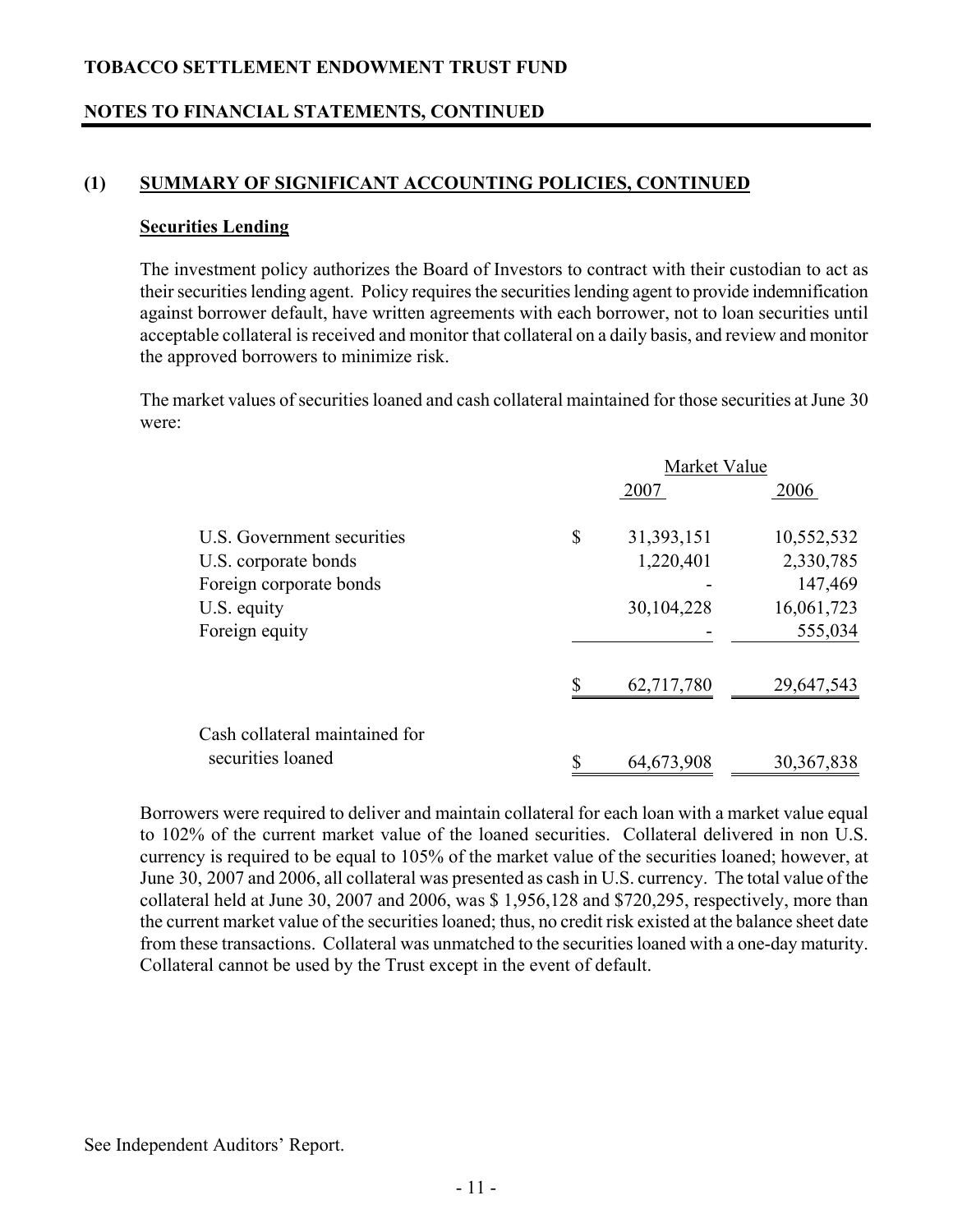# **NOTES TO FINANCIAL STATEMENTS, CONTINUED**

# **(1) SUMMARY OF SIGNIFICANT ACCOUNTING POLICIES, CONTINUED**

#### **Securities Lending, Continued**

During fiscal year 2006, securities lending income was not considered certifiable earnings and was included in net assets as restricted for investments. The Fund subsequently determined that securities lending income should be treated as interest income and included in certifiable earnings. Therefore, securities lending income received for fiscal year 2006 in the amount of \$8,412 has been transferred from net assets restricted for investment to unrestricted net assets.

#### **Capital Assets**

Furniture, fixtures, and equipment which have an expected useful life of more than 1 year are recorded as capital assets. Capital assets are recorded at cost when purchased. Depreciation is recorded on capital assets in the government-wide financial statements. Depreciation is calculated on a straight-line basis over 4- to 12-year periods for computer systems and office furniture and fixtures, respectively.

No provision for depreciation is recorded in the governmental fund financial statements, as expenditures for capital assets are recorded as period costs when the capital assets are purchased.

#### **Use of Estimates**

The preparation of financial statements in conformity with accounting principles generally accepted in the United States requires management to make estimates and assumptions that affect the reported amounts of assets and liabilities and disclosure of contingent assets and liabilities at the date of the financial statements and the reported amounts of revenues and expenses during the reporting period. Actual results could differ from those estimates.

## **Compensated Absences**

Employees earn annual vacation leave at the rate of 10 hours per month for the first 5 years of service, 12 hours per month for service of 5 to 10 years, 13.33 hours per month for service of 10 to 20 years, and 16.67 hours per month for over 20 years of service. Unused annual leave may be accumulated to a maximum of 480 hours. All accrued annual leave is payable upon termination, resignation, retirement, or death. The governmental fund financial statements record expenditures when employees are paid for leave. The government-wide financial statements present the cost of accumulated vacation leave as a liability. The liability is valued based on the current rate of pay.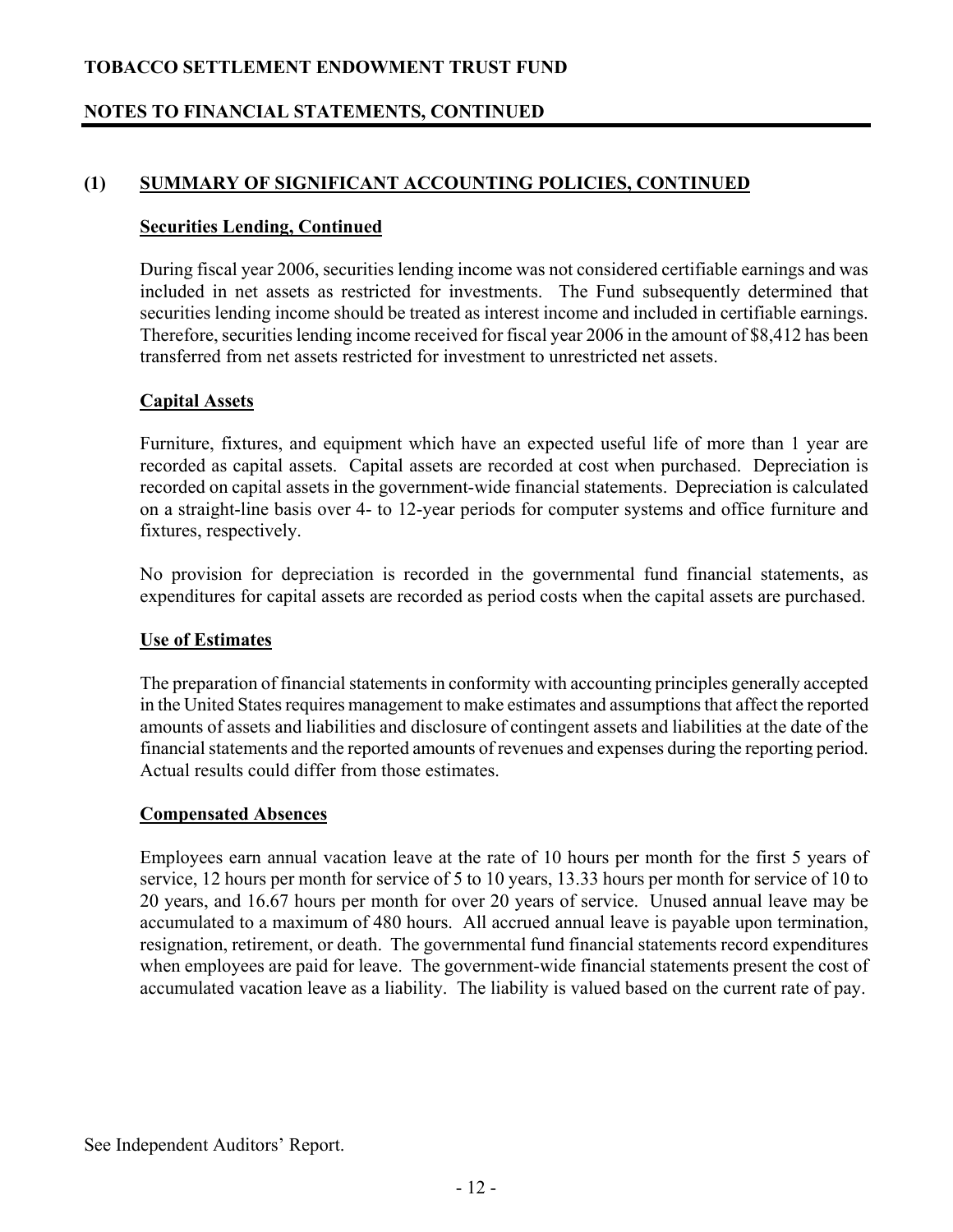# **NOTES TO FINANCIAL STATEMENTS, CONTINUED**

#### **(1) SUMMARY OF SIGNIFICANT ACCOUNTING POLICIES, CONTINUED**

#### **Compensated Absences, Continued**

The amount of accrued compensated absences considered current was determined based on the amount used during the current year.

#### **Advertising Costs**

All costs associated with advertising are expensed as incurred.

#### **(2) CASH AND INVESTMENTS**

At June 30, cash and cash equivalents were composed of the following:

|                                                    |   | 2007       | 2006         |
|----------------------------------------------------|---|------------|--------------|
| Cash on deposit with the State                     | S | 142,660    | 11,579       |
| Contractual restricted cash                        |   |            | 250,001      |
| Collateral from securities lending—restricted cash |   | 64,673,908 | 30, 367, 838 |
| Money market mutual fund                           |   | 17,271,020 | 30,195,429   |
|                                                    |   | 82,087,588 | 60,824,847   |

**Restricted Cash—**Contractual restricted cash represents the net cash balance of funds advanced to the Board of Directors for the reimbursement of the program expenses related to the Oklahoma Tobacco Helpline. According to contract terms, the Oklahoma State Department of Health (OSDH) pays the Board of Directors up to 31 days of estimated Helpline costs at the beginning of the contract. OSDH agrees to reimburse additional Helpline expenses throughout the year funded through monthly pro forma invoicing. Total revenue from this contract was \$1,250,000 for 2007 and 2006. Cash collateral from securities lending activity is identified as restricted cash as it cannot be used by the Trust unless there is default in the return of the securities loaned.

**Custodial Credit Risk—**Custodial credit risk is the risk that in the event of the failure of counterparty, the Fund will not be able to recover the value of its investments. Deposits are exposed to custodial credit risk if they are uninsured and uncollateralized. Investment securities are exposed to custodial credit risk if they are uninsured, are not registered in the name of the Fund, and are held by counterparty or the counterparty's trust department but not in the name of the Fund. The investment policy requires that all deposits be invested in a fully collateralized interest-bearing account. Policy also provides that investment collateral be held by a third-party custodian with whom the Fund has a current custodial agreement in the Fund's name.

See Independent Auditors' Report.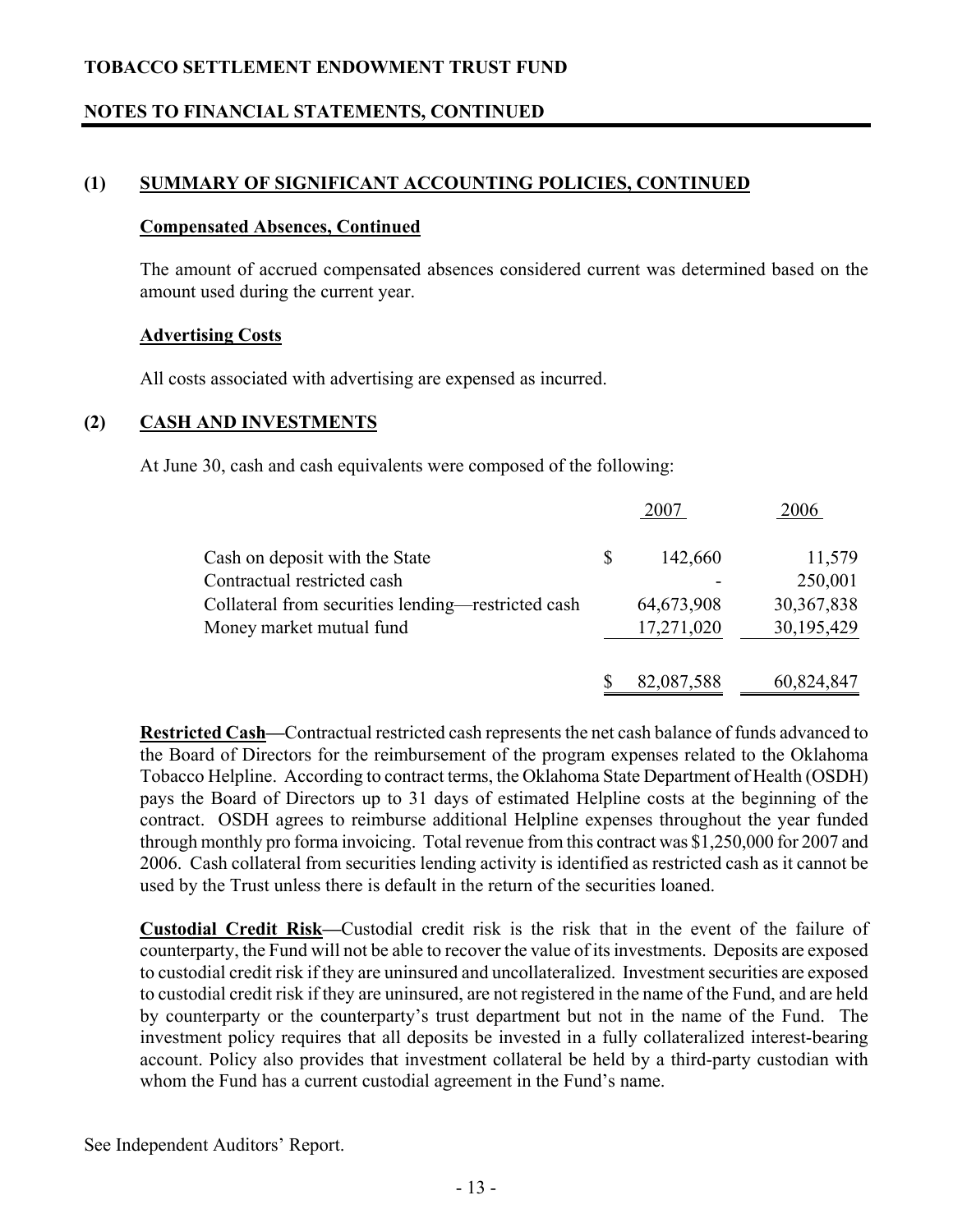# **NOTES TO FINANCIAL STATEMENTS, CONTINUED**

# **(2) CASH AND INVESTMENTS, CONTINUED**

**Credit Risk**—Fixed income securities are subject to credit risk. A bond's credit quality rating is one method of assessing the ability of the issuer to meet its obligation. Exposure to credit risk as of June 30 was as follows:

|                                  | 2007          |            |
|----------------------------------|---------------|------------|
|                                  |               | Moody      |
|                                  | Fair Value    | Rating     |
|                                  | (Expressed in |            |
|                                  | thousands)    |            |
| <b>U.S. Government agencies:</b> |               |            |
| U.S. Treasury bonds              | \$<br>5,492   | (1)        |
| U.S. Treasury notes              | 21,157        | (1)        |
| Federal Home Loan Bank           | 11,090        | <b>AAA</b> |
| Federal Home Loan Mortgage Corp. | 20,684        | <b>AAA</b> |
| Federal National Mortgage Corp.  | 25,989        | <b>AAA</b> |
| Other                            | 1,443         | Other      |
|                                  | 85,855        |            |
| <b>Corporate bonds:</b>          |               |            |
| Domestic bonds                   | 2,695         | A          |
| Domestic bonds                   | 1,765         | AA         |
| Domestic bonds                   | 31,679        | <b>AAA</b> |
| Domestic bonds                   | 20,308        | B          |
| Domestic bonds                   | 13,453        | <b>BA</b>  |
| Domestic bonds                   | 2,566         | <b>BAA</b> |
| Domestic bonds                   | 43            | <b>BBB</b> |
| Domestic bonds                   | 207           | CAA        |
| Domestic bonds                   | 174           | Other      |
|                                  | 72,890        |            |
| Foreign bonds                    | 501           | A          |
| Foreign bonds                    | 313           | <b>AAA</b> |
| Foreign bonds                    | 285           | B          |
| Foreign bonds                    | 1,110         | <b>BA</b>  |
| Foreign bonds                    | 157           | <b>BAA</b> |
|                                  | 2,366         |            |
| Total fair value of credit risk  | \$<br>161,111 |            |
|                                  |               |            |

(1) Backed by full faith and credit of the U.S. Government.

 $\frac{1}{2}$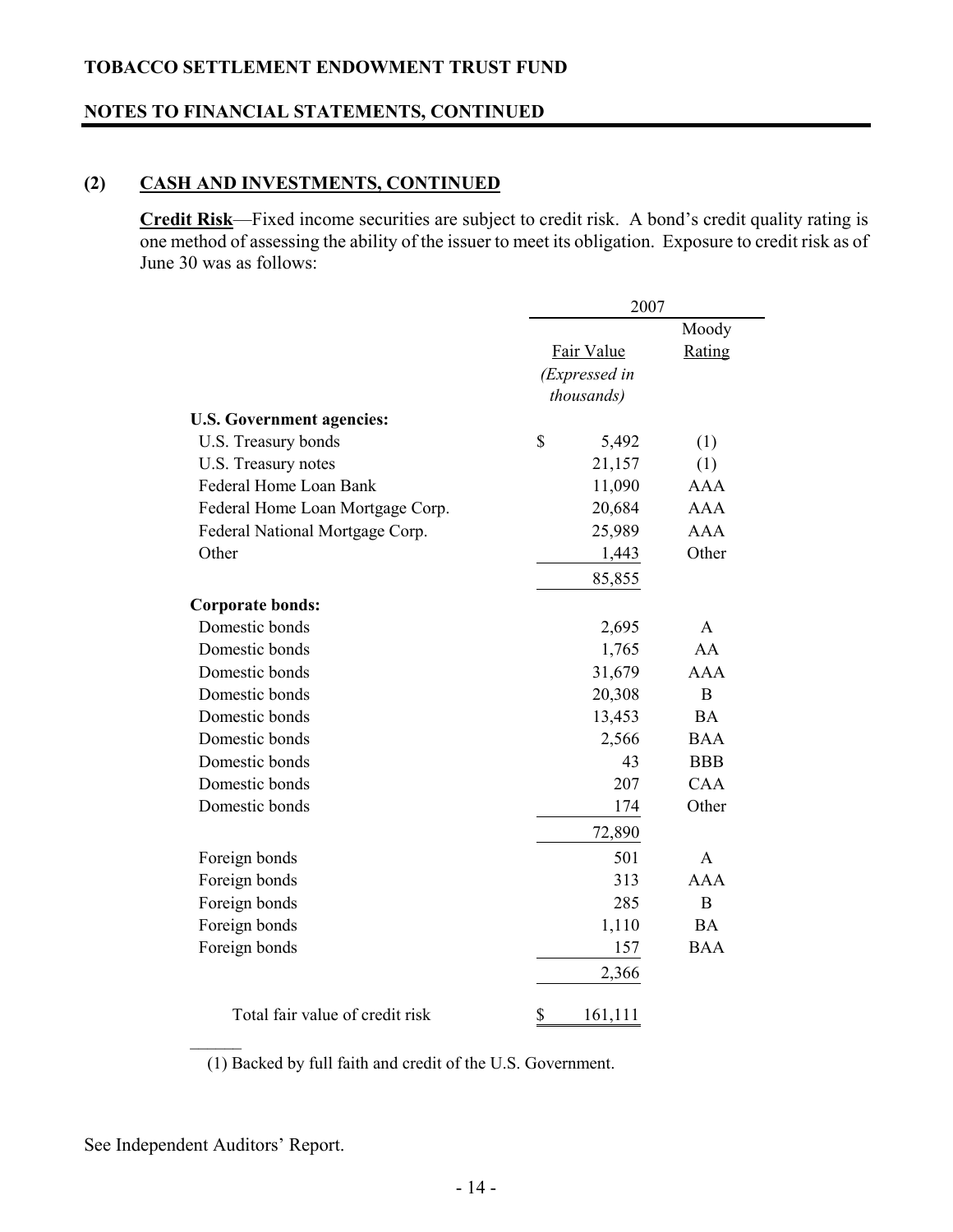# **NOTES TO FINANCIAL STATEMENTS, CONTINUED**

# **(2) CASH AND INVESTMENTS, CONTINUED**

# **Credit Risk**—Continued

|                                  | 2006 |               |                |
|----------------------------------|------|---------------|----------------|
|                                  |      |               | Moody          |
|                                  |      | Fair Value    | Rating         |
|                                  |      | (Expressed in |                |
|                                  |      | thousands)    |                |
| <b>U.S. Government agencies:</b> |      |               |                |
| U.S. Treasury bonds              | \$   | 5,231         | (1)            |
| U.S. Treasury notes              |      | 11,836        | (1)            |
| Federal Home Loan Bank           |      | 3,066         | <b>AAA</b>     |
| Federal Home Loan Mortgage Corp. |      | 8,250         | <b>AAA</b>     |
| Federal National Mortgage Corp.  |      | 12,306        | <b>AAA</b>     |
| Other                            |      | 993           | Other          |
|                                  |      | 41,682        |                |
| <b>Corporate bonds:</b>          |      |               |                |
| Domestic bonds                   |      | 2,546         | A              |
| Domestic bonds                   |      | 1,912         | AA             |
| Domestic bonds                   |      | 9,434         | <b>AAA</b>     |
| Domestic bonds                   |      | 12,661        | $\overline{B}$ |
| Domestic bonds                   |      | 12,769        | <b>BA</b>      |
| Domestic bonds                   |      | 3,703         | <b>BAA</b>     |
| Domestic bonds                   |      | 44            | <b>BBB</b>     |
| Domestic bonds                   |      | 398           | CAA            |
| Domestic bonds                   |      | 76            | Other          |
|                                  |      | 43,543        |                |
| Foreign bonds                    |      | 521           | A              |
| Foreign bonds                    |      | 270           | AA             |
| Foreign bonds                    |      | 845           | <b>AAA</b>     |
| Foreign bonds                    |      | 1,048         | B              |
| Foreign bonds                    |      | 1,168         | <b>BA</b>      |
| Foreign bonds                    |      | 120           | <b>BAA</b>     |
|                                  |      | 3,972         |                |
| Total fair value of credit risk  | \$   | 89,197        |                |

(1) Backed by full faith and credit of the U.S. Government.

 $\mathcal{L}_\text{max}$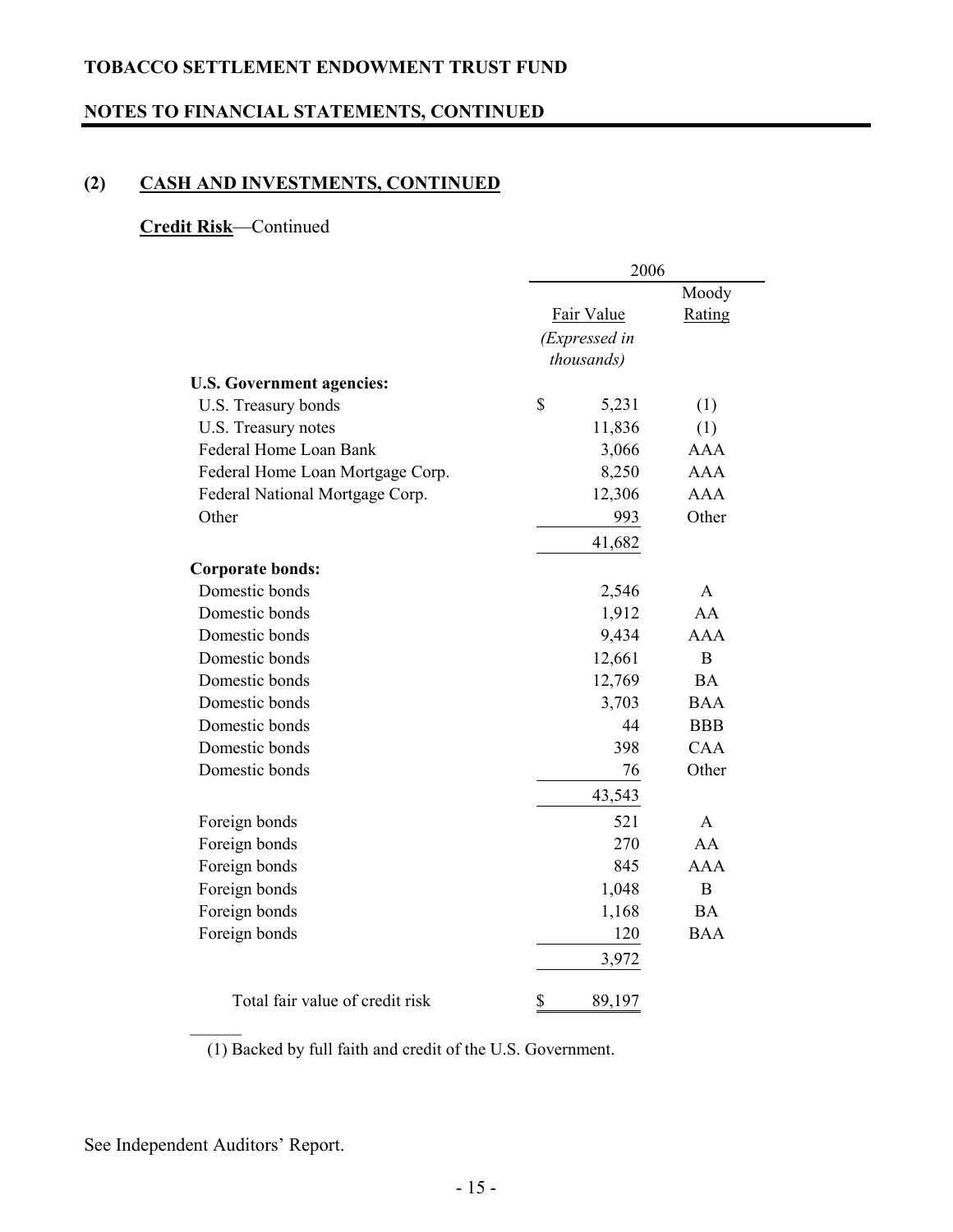# **NOTES TO FINANCIAL STATEMENTS, CONTINUED**

# **(2) CASH AND INVESTMENTS, CONTINUED**

**Concentration of Credit Risk**—The Fund limits its exposure to concentration of credit risk through its investment policy and asset allocation policy. Within asset classes, individual securities are limited to not more than 6% of the investment manager's portfolio; however, securities of one issuer could be represented in more than one asset class. No investments in any one organization, excluding those guaranteed by the U.S. Government, represent 5% or more of the Fund's net assets at June 30, 2007 and 2006.

**Interest Rate Risk**—Interest rate risk is the risk that changes in interest rates will adversely affect the fair value of an investment. Mortgage-backed securities are highly sensitive to interest rate changes. The investment policy manages interest rate risk by limiting the effective duration of an actively managed fixed-income portfolio. Excluding U.S. Government guaranteed securities; effective duration is not to exceed 7 years.

|                                   | 2007 |                    |           |
|-----------------------------------|------|--------------------|-----------|
|                                   |      |                    | Effective |
|                                   |      |                    | Duration  |
|                                   |      | Fair Value         | Years     |
|                                   |      | (Expressed in      |           |
|                                   |      | <i>thousands</i> ) |           |
| <b>U.S. Government securities</b> |      |                    |           |
| (government guaranteed):          |      |                    |           |
| U.S. Treasury bonds               | \$   | 5,492              | 11.78     |
| U.S. Treasury notes               |      | 21,157             | 6.78      |
| Federal Home Loan Bank            |      | 11,090             | 1.6       |
| <b>GNMA</b>                       |      | 744                | 5.34      |
| <b>SLMA</b>                       |      | 699                | 4.82      |
| Mortgage-backed securities:       |      |                    |           |
| Federal Home Loan Mortgage Corp.  |      | 20,684             | 3.31      |
| Federal National Mortgage Corp.   |      | 25,989             | 3.47      |
| <b>Corporate bonds:</b>           |      |                    |           |
| Domestic bonds                    |      | 72,890             | 6.14      |
| Foreign bonds                     |      | 2,366              | 4.4       |
| Total fixed income                | \$   | 161,111            |           |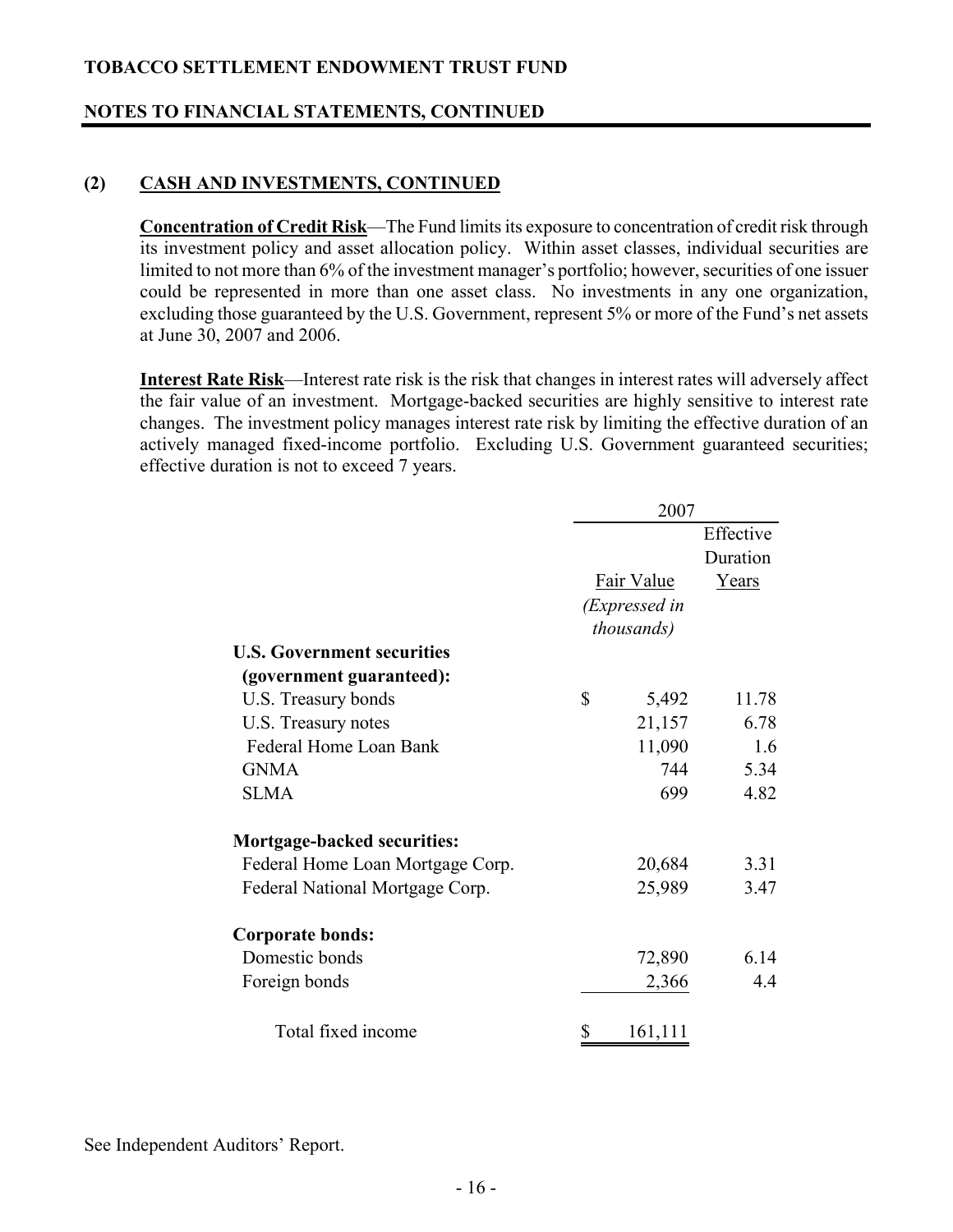# **NOTES TO FINANCIAL STATEMENTS, CONTINUED**

# **(2) CASH AND INVESTMENTS, CONTINUED**

# **Interest Rate Risk**—Continued

|                                    | 2006 |                    |           |
|------------------------------------|------|--------------------|-----------|
|                                    |      |                    | Effective |
|                                    |      |                    | Duration  |
|                                    |      | Fair Value         | Years     |
|                                    |      | (Expressed in      |           |
|                                    |      | <i>thousands</i> ) |           |
| <b>U.S. Government securities</b>  |      |                    |           |
| (government guaranteed):           |      |                    |           |
| U.S. Treasury bonds                | \$   | 5,231              | 12.94     |
| U.S. Treasury notes                |      | 11,836             | 5.35      |
| Federal Home Loan Bank             |      | 3,066              | 3.1       |
| <b>GNMA</b>                        |      | 211                | 16.66     |
| <b>SLMA</b>                        |      | 782                | 3.87      |
| <b>Mortgage-backed securities:</b> |      |                    |           |
| Federal Home Loan Mortgage Corp.   |      | 8,250              | 3.18      |
| Federal National Mortgage Corp.    |      | 12,306             | 3.05      |
| <b>Corporate bonds:</b>            |      |                    |           |
| Domestic bonds                     |      | 43,543             | 6.35      |
| Foreign bonds                      |      | 3,972              | 5.64      |
| Total fixed income                 | \$   | 89,197             |           |

See Independent Auditors' Report.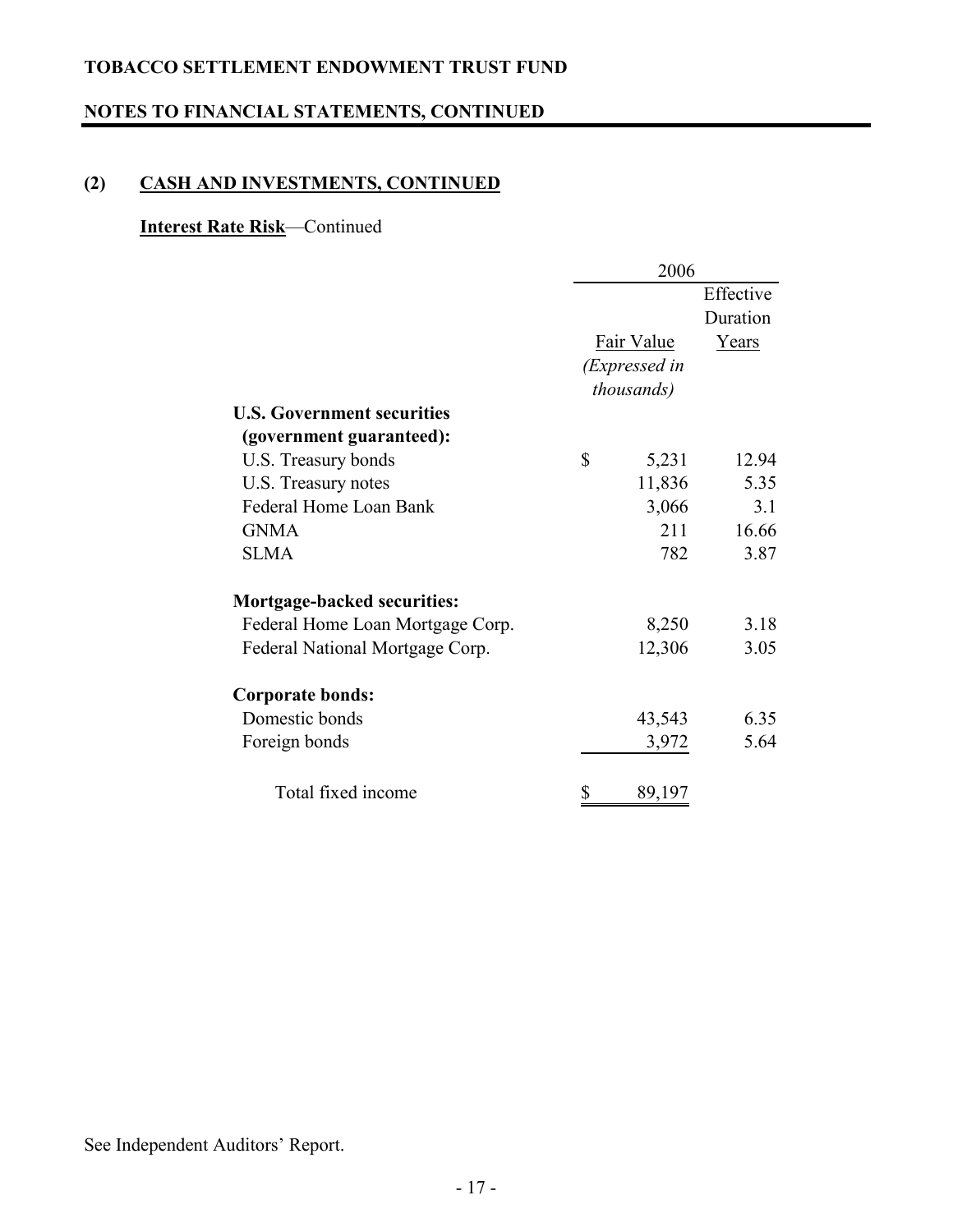## **NOTES TO FINANCIAL STATEMENTS, CONTINUED**

# **(2) CASH AND INVESTMENTS, CONTINUED**

**Foreign Currency Risk**—Foreign currency risk is the risk that changes in exchange rates will adversely affect the fair value of an investment or a deposit. The investment policy limits foreign equity investments to 10% of total net assets through its asset allocation policy. Investment in foreign equities and fixed income is shown by monetary unit to indicate possible foreign currency risk.

|                        | 2007 |               |             |
|------------------------|------|---------------|-------------|
|                        |      | Fair Value    | <b>Type</b> |
|                        |      | (Expressed in |             |
|                        |      | thousands)    |             |
| Foreign currency:      |      |               |             |
| Australian dollar      | \$   | 1,575         | Equity      |
| British pound sterling |      | 12,673        | Equity      |
| Canadian dollar        |      | 545           | Equity      |
| Canadian dollar        |      | 393           | FX Inc      |
| Cayman dollar          |      | 971           | FX Inc      |
| Danish kroner          |      | 1,029         | Equity      |
| Euro                   |      | 24,975        | Equity      |
| Euro                   |      | 553           | FX Inc      |
| Hong Kong dollar       |      | 1,013         | Equity      |
| Israeli shekel         |      | 763           | Equity      |
| Japanese yen           |      | 9,811         | Equity      |
| Korean won             |      | 1,038         | Equity      |
| Mexican peso           |      | 53            | Equity      |
| Norwegian krone        |      | 1,631         | Equity      |
| Singapore dollar       |      | 750           | Equity      |
| Singapore dollar       |      | 450           | FX Inc      |
| Swedish krona          |      | 1,639         | Equity      |
| Swiss franc            |      | 802           | Equity      |
|                        | \$   | 60,664        |             |

#### See Independent Auditors' Report.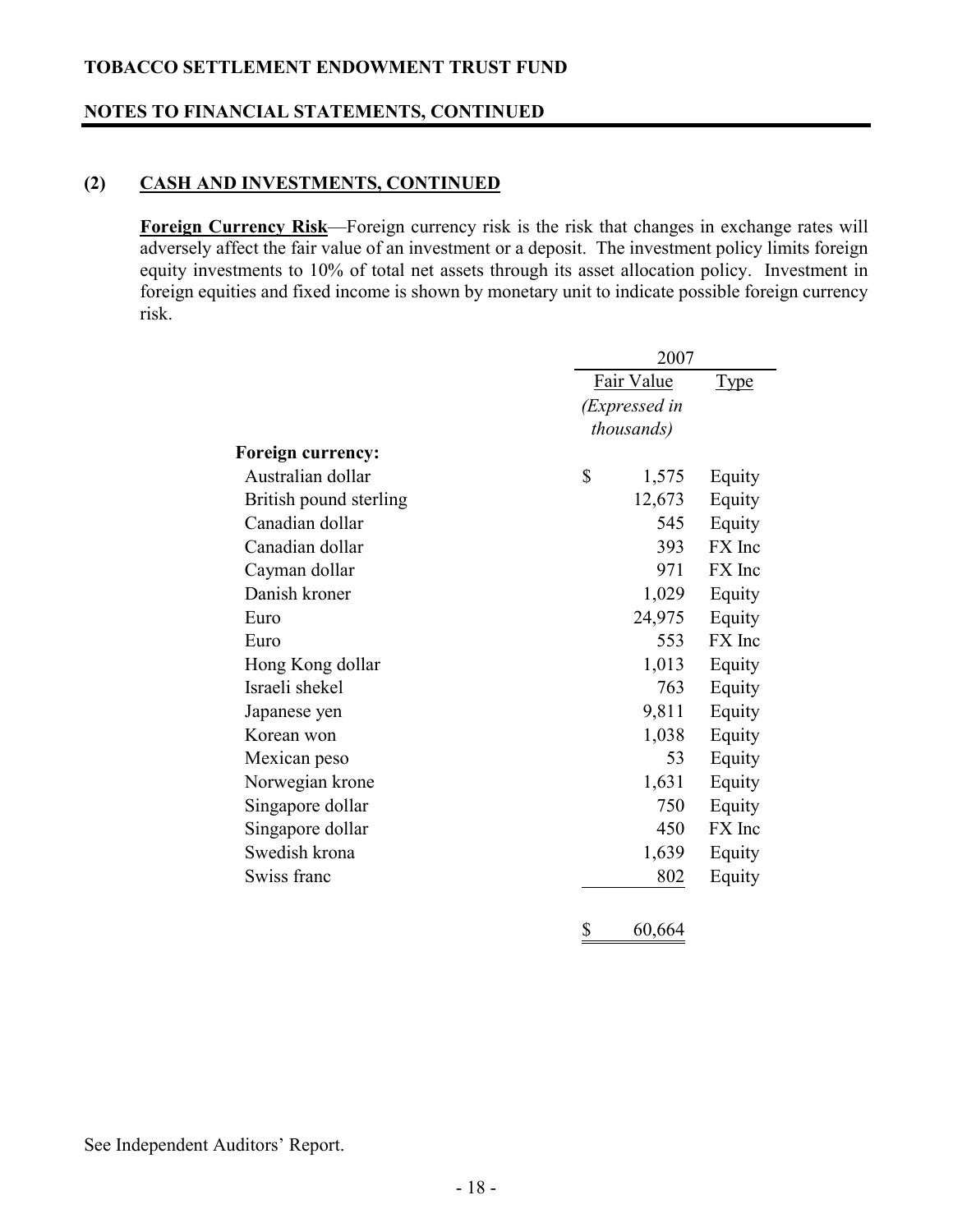# **NOTES TO FINANCIAL STATEMENTS, CONTINUED**

# **(2) CASH AND INVESTMENTS, CONTINUED**

# **Foreign Currency Risk**—Continued

|                          | 2006 |               |             |
|--------------------------|------|---------------|-------------|
|                          |      | Fair Value    | <b>Type</b> |
|                          |      | (Expressed in |             |
|                          |      | thousands)    |             |
| <b>Foreign currency:</b> |      |               |             |
| Australian dollar        | \$   | 533           | Equity      |
| Bermuda dollar           |      | 200           | FX Inc      |
| British pound sterling   |      | 5,128         | Equity      |
| British pound sterling   |      | 127           | FX Inc      |
| Canadian dollar          |      | 503           | Equity      |
| Canadian dollar          |      | 1,299         | FX Inc      |
| Cayman dollar            |      | 287           | FX Inc      |
| Danish kroner            |      | 716           | Equity      |
| Egyptian pound           |      | 227           | FX Inc      |
| Euro                     |      | 12,495        | Equity      |
| Euro                     |      | 893           | FX Inc      |
| Hong Kong dollar         |      | 877           | Equity      |
| Israeli shekel           |      | 1,990         | Equity      |
| Israeli shekel           |      | 303           | FX Inc      |
| Japanese yen             |      | 5,376         | Equity      |
| Korean won               |      | 314           | Equity      |
| Mexican peso             |      | 82            | FX Inc      |
| New Taiwan dollar        |      | 277           | Equity      |
| New Zealand dollar       |      | 299           | Equity      |
| Norwegian krone          |      | 432           | Equity      |
| Singapore dollar         |      | 413           | Equity      |
| Singapore dollar         |      | 554           | FX Inc      |
| South Korean won         |      | 130           | Equity      |
| Swedish krona            |      | 263           | Equity      |
| Swiss franc              |      | 837           | Equity      |

\$ 34,555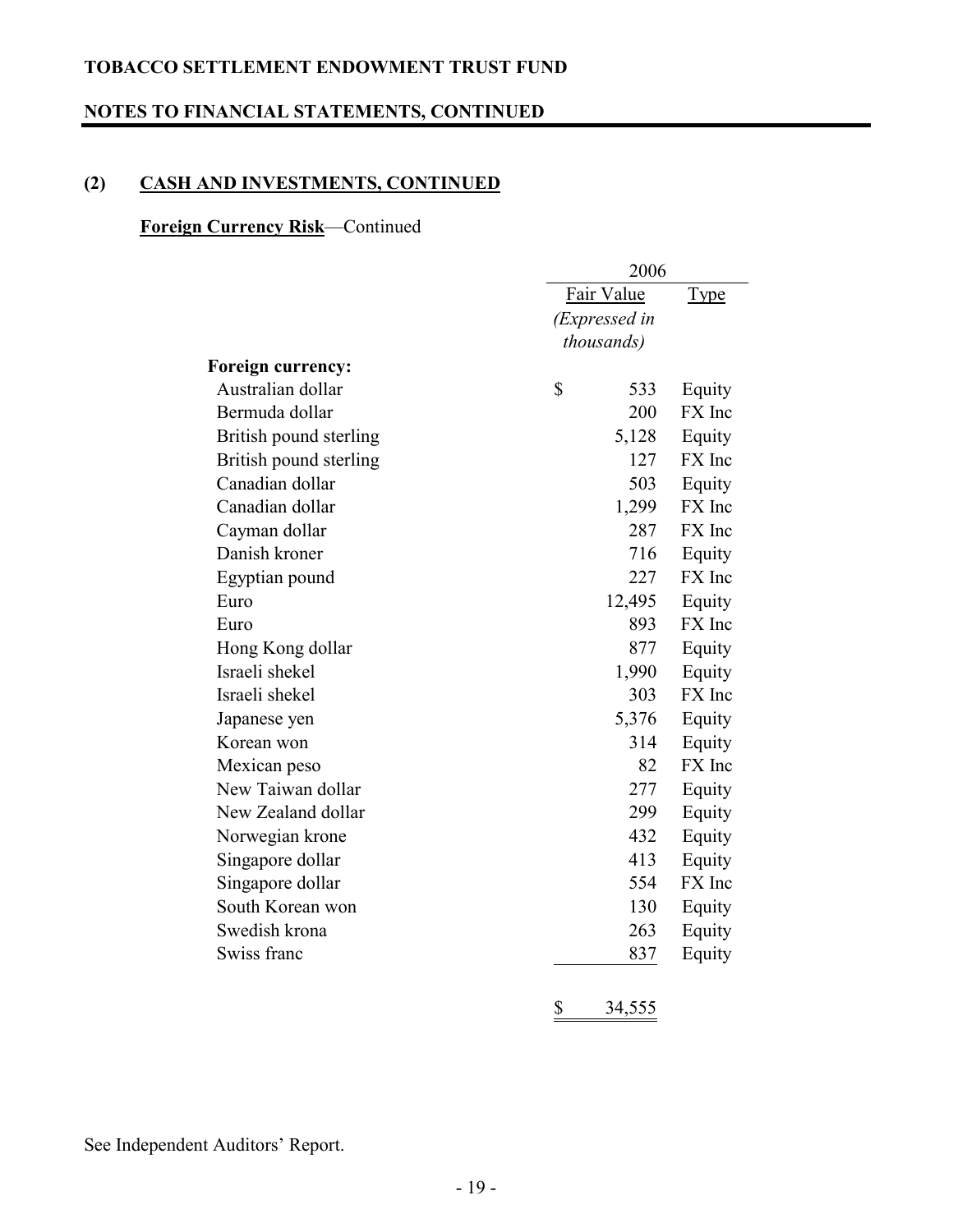#### **NOTES TO FINANCIAL STATEMENTS, CONTINUED**

#### **(3) FUND BALANCES**

Principal funds that are reserved for investment purposes only are composed of settlement receipts and the net appreciation or depreciation in the fair value of invested funds. Annual earnings that are available for expenditure are defined by law as dividends and interest, less fees to manage the Fund, and are recorded as additions to the unreserved fund balance. The Board of Directors manages program and operating expenses that are expended from the unreserved fund balance. Contract revenue is the reimbursement of program expenses related to the Oklahoma Tobacco Helpline and is considered a reduction to unreserved expenses. Operating expenses include salaries, travel, and other operating expenses of the Board of Investors and the Board of Directors. During 2007, the maximum amount allowed for operating expenses was changed from \$500,000 to 15% of certified earnings in any fiscal year. Operating expenses do not include program expenses or investment management expenses. A reconciliation of the reserved and unreserved components of the fund balances is as follows:

|                                                              |               | 2007        |             |
|--------------------------------------------------------------|---------------|-------------|-------------|
|                                                              | Reserved for  |             |             |
|                                                              | Investment    | Unreserved  | Total       |
| Balance, June 30, 2006                                       | \$287,701,209 | 9,716,116   | 297,417,325 |
| Settlement receipts                                          | 47,588,421    |             | 47,588,421  |
| Net appreciation in fair value                               |               |             |             |
| of investments                                               | 27,993,559    |             | 27,993,559  |
| Reclassification or transfer of<br>securities lending income |               |             |             |
| (see Securities Lending at Note 1)                           | (8, 412)      | 8,412       |             |
| Miscellaneous income                                         | 670           |             | 670         |
| Contract income                                              |               | 1,250,000   | 1,250,000   |
| Expendable earnings                                          |               | 10,358,518  | 10,358,518  |
| Program and operating expenses                               |               | (8,326,515) | (8,326,515) |
| Balances, June 30, 2007                                      | \$363,275,447 | 13,006,531  | 376,281,978 |

See Independent Auditors' Report.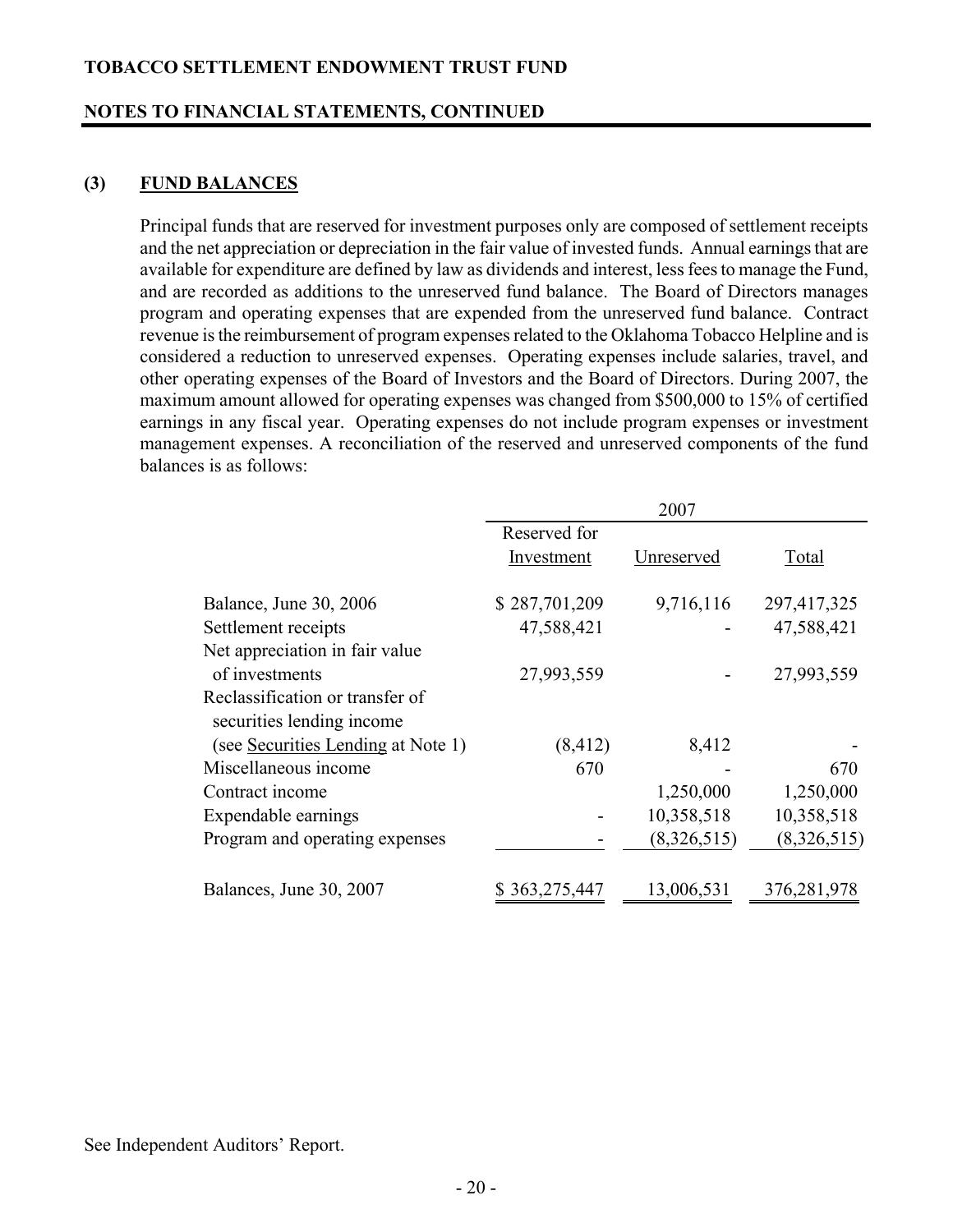# **NOTES TO FINANCIAL STATEMENTS, CONTINUED**

# **(3) FUND BALANCES, CONTINUED**

|                                                    |               | 2006        |             |
|----------------------------------------------------|---------------|-------------|-------------|
|                                                    | Reserved for  |             |             |
|                                                    | Investment    | Unreserved  | Total       |
| Balance, June 30, 2005                             | \$237,521,063 | 7,875,653   | 245,396,716 |
| Settlement receipts                                | 42,434,293    |             | 42,434,293  |
| Net appreciation in fair value<br>of investments   | 7,737,441     |             | 7,737,441   |
| Securities lending income,<br>reclassified in 2007 | 8,412         |             | 8,412       |
| Contract income                                    |               | 1,250,000   | 1,250,000   |
| Expendable earnings                                |               | 6,843,382   | 6,843,382   |
| Program and operating expenses                     |               | (6,252,919) | (6,252,919) |
| Balances, June 30, 2006                            | \$287,701,209 | 9,716,116   | 297,417,325 |

The Board of Directors has determined that 10% of the unreserved fund balance be designated as a reserve for future periods should annual earnings prove insufficient to cover expenses.

## **(4) PENSION PLAN**

#### **Plan Description**

The Fund contributes to the Oklahoma Public Employees Retirement Plan (the "Plan"), a multipleemployer, cost-sharing public employee retirement plan, which is a defined benefit pension plan administered by the Oklahoma Public Employees Retirement System (OPERS). Benefit provisions are established and can be amended by the State Legislature. The Plan provides retirement, disability, and death benefits. Title 74 of the Oklahoma Statutes, Sections 901 through 943, as amended, provides more complete information about the Plan. OPERS issues a publicly-available financial report that includes financial statements and required supplementary information for the Plan. That report may be obtained by writing to OPERS, P.O. Box 53007, Oklahoma City, Oklahoma 73152, or by calling 1-800-733-9008.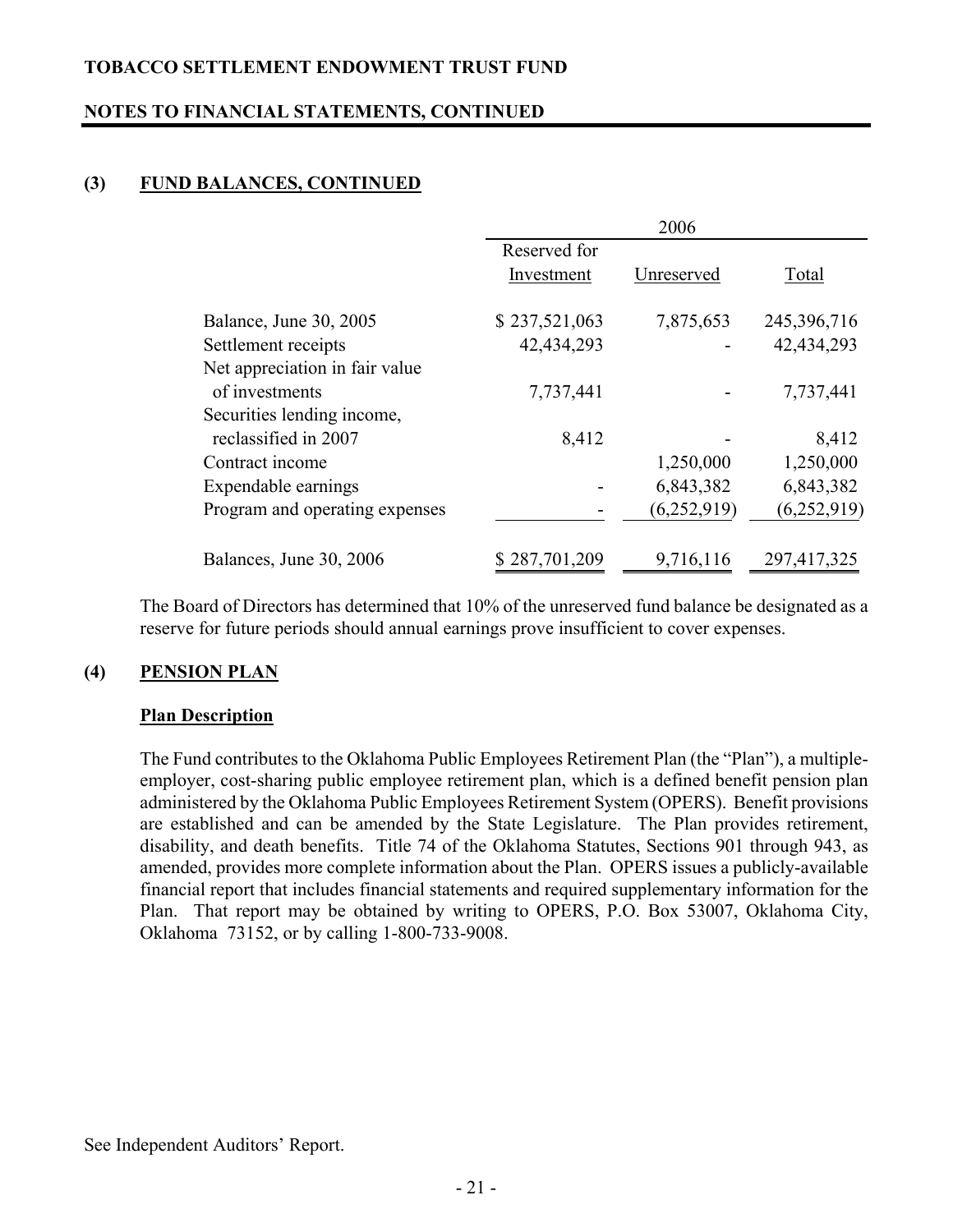# **NOTES TO FINANCIAL STATEMENTS, CONTINUED**

## **(4) PENSION PLAN, CONTINUED**

#### **Funding Policy**

The contribution rates for each member category of the Plan are established by and can be amended by the State Legislature and are based on actuarial calculation which is performed to determine the adequacy of contribution rates. The contribution rates applied to each participating State employee's salary for the fiscal years ended June 30 are listed below:

|      |                | State Employees' |              | State Agencies' |
|------|----------------|------------------|--------------|-----------------|
|      |                | Contributions    |              | Contributions   |
|      | First \$25,000 | Above \$25,000   | All Salaries | All Salaries    |
| 2007 | -              | -                | 3.5%         | 12.5%           |
| 2006 | $3.0\%$        | $3.5\%$          | -            | 11.5%           |

The Fund's contribution of \$28,489, \$21,228, and \$16,088 to the Plan for the years ended June 30, 2007, 2006, and 2005, respectively, was equal to the Fund's established required contribution.

## **(5) OPERATING EXPENSES**

The State Constitutional amendment creating the Fund also provides for the payment of authorized administrative expenses of the Office of the State Treasurer and the Board of Directors. State statutes further specify that the State Treasurer shall provide any necessary staff support to the Board of Investors and may request funding for the cost of up to two full-time equivalent employees.

Effective July 1, 2006, both Boards have approved that \$114,000 be provided to the Office of the State Treasurer as funding for staff support to the Board of Investors for FY2007. During 2007, State statutes were amended and specify that annual operating expenses shall not exceed 15% of certified earnings. Previously, State statues specified that annual operating expenses could not exceed \$500,000.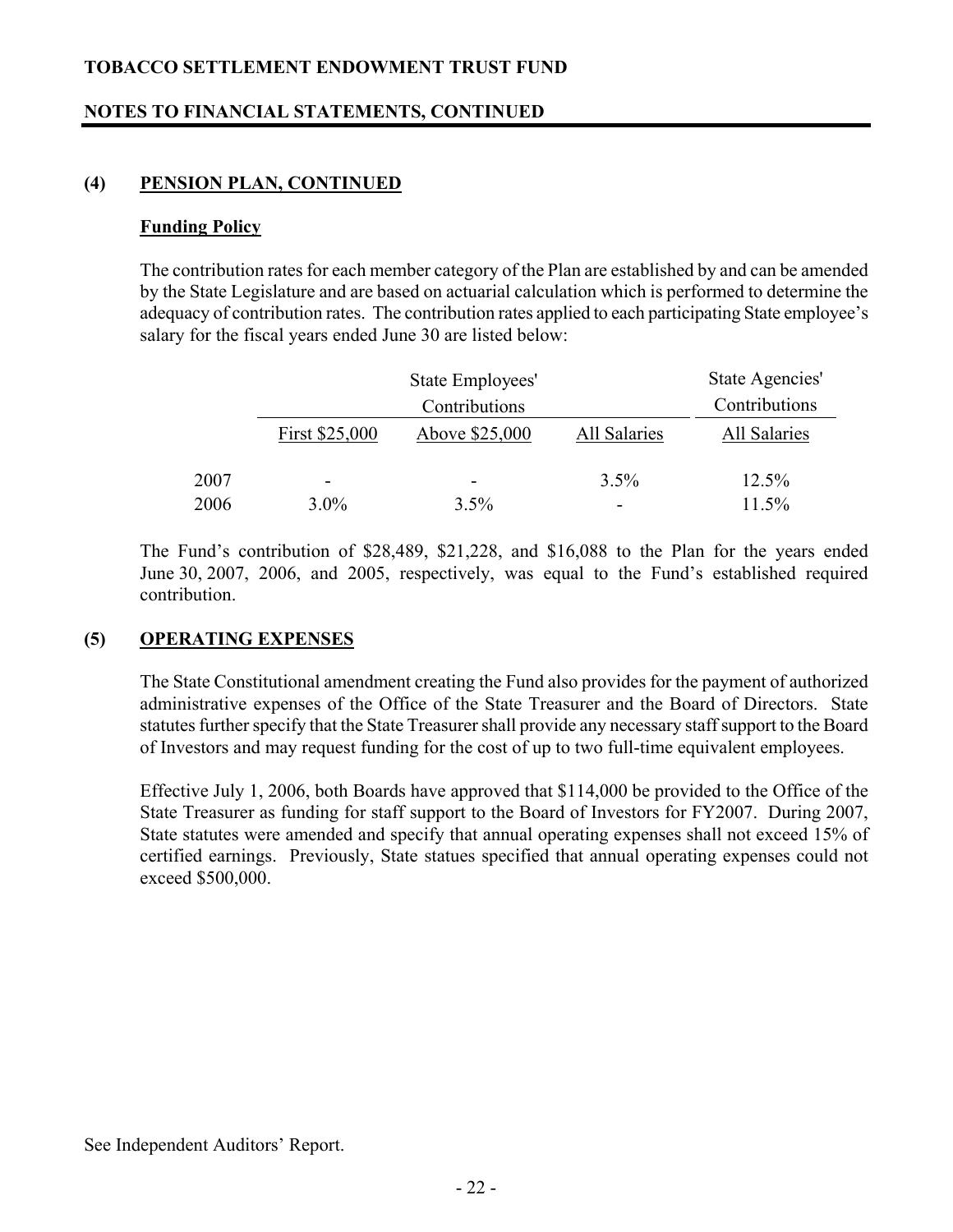# **NOTES TO FINANCIAL STATEMENTS, CONTINUED**

# **(6) COMMITMENTS AND CONTINGENCIES**

#### **Contracts**

The Fund has entered into various contracts to assist in its program operations. The contracts are generally for a commitment of 1 year with options to renew.

#### **Settlement Receipts**

As permitted by the Master Settlement Agreement between the State of Oklahoma and the participating manufacturers, the participating manufacturers have disputed the amount due to the State of Oklahoma based on the final calculation and have placed the disputed funds in an escrow account. For the years ended June 30, 2007 and 2006, the Fund's portion of the disputed final calculation was approximately \$4,900,000 and \$5,200,000, respectively. These amounts were deposited in the escrow account for each of the respective years.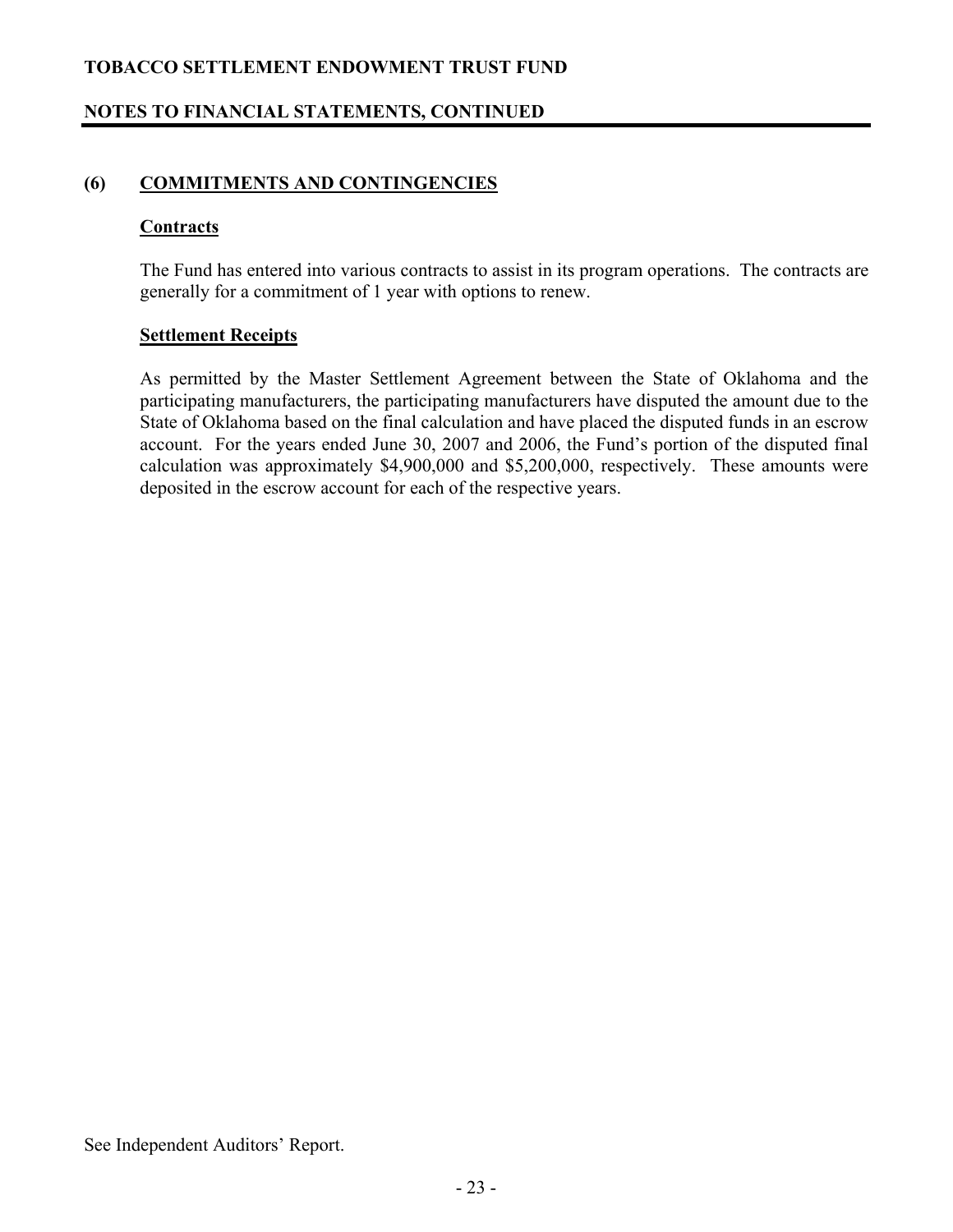#### **REPORT ON INTERNAL CONTROL OVER FINANCIAL REPORTING AND ON COMPLIANCE AND OTHER MATTERS BASED ON AN AUDIT OF FINANCIAL STATEMENTS PERFORMED IN ACCORDANCE WITH** *GOVERNMENT AUDITING STANDARDS*

Board of Directors and Board of Investors Tobacco Settlement Endowment Trust Fund

We have audited the financial statements of the governmental activities and permanent fund of the Tobacco Settlement Endowment Trust Fund (the "Fund") as of and for the year ended June 30, 2007, and have issued our report thereon dated September 21, 2007. The Fund is a part of the reporting entity of the State of Oklahoma. Our report includes an explanatory paragraph to emphasize the fact that the financial statements included only that portion of the State of Oklahoma that was attributable to the transactions of the Fund and an explanatory paragraph disclaiming an opinion on required supplementary information. We conducted our audit in accordance with auditing standards generally accepted in the United States and the standards applicable to financial audits contained in *Government Auditing Standards*, issued by the Comptroller General of the United States.

# **Internal Control Over Financial Reporting**

In planning and performing our audit, we considered the Fund's internal control over financial reporting as a basis for designing our auditing procedures for the purpose of expressing our opinions on the financial statements, but not for the purpose of expressing an opinion on the effectiveness of the Fund's internal control over financial reporting. Accordingly, we do not express an opinion on the effectiveness of the Fund's internal control over financial reporting.

A control deficiency exists when the design or operation of a control does not allow management or employees, in the normal course of performing their assigned functions, to prevent or detect misstatements on a timely basis. A significant deficiency is a control deficiency, or combination of control deficiencies, that adversely affects the entity's ability to initiate, authorize, record, process, or report financial data reliably in accordance with accounting principles generally accepted in the United States such that there is more than a remote likelihood that a misstatement of the entity's financial statements that is more than inconsequential will not be prevented or detected by the entity's internal control.

A material weakness is a significant deficiency, or combination of significant deficiencies, that results in more than a remote likelihood that a material misstatement of the financial statements will not be prevented or detected by the entity's internal control.

Our consideration of internal control over financial reporting was for the limited purpose described in the first paragraph of this section and would not necessarily identify all deficiencies in internal control that might be significant deficiencies or material weaknesses. We did not identify any deficiencies in internal control over financial reporting that we consider to be material weaknesses, as defined above.

(Continued)